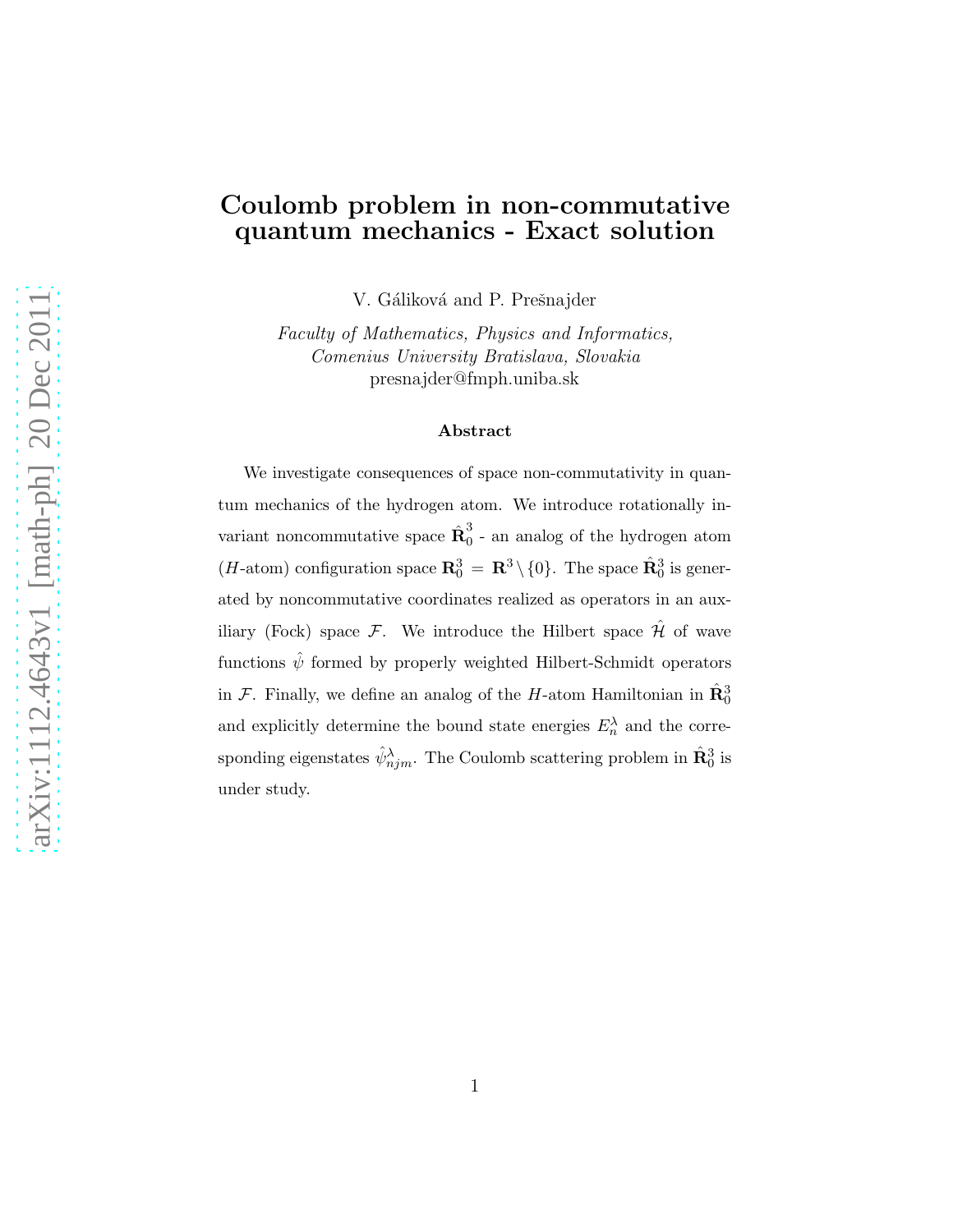### 1 Introduction

Basic ideas of non-commutative geometry have been developed in [\[1\]](#page-16-0) and, in a form of matrix geometry, in [\[2\]](#page-16-1). The main applications have been considered

• in the area of quantum quantum field theory in order to understand, or even to remove, UV singularities, and

• eventually to formulate a proper base for the quantum gravity.

The analysis performed in [\[3\]](#page-16-2) led to the conclusion that quantum vacuum fluctuations and Einstein gravity could create (micro)black holes which prevent localization of space-time points. Mathematically this requires noncommutative coordinates  $x^{\mu}$  in space-time satisfying specific uncertainty relations. The simplest set of operators  $\hat{x}^{\mu}$  representing  $x^{\mu}$  in an auxiliary Hilbert space should satisfy Heisenberg-Moyal commutation relations

<span id="page-1-0"></span>
$$
[\hat{x}^{\mu}, \hat{x}^{\nu}] = i \theta^{\mu\nu}, \ \mu, \nu = 0, 1, 2, 3, \tag{1}
$$

where  $\theta^{\mu\nu}$  are given numerical constants that specify the non-commutativity of the space-time in question.

Later in [\[4\]](#page-16-3) it was shown that field theories in NC spaces with [\(1\)](#page-1-0) can emerge as effective low energy limits of string theories. These results supported a vivid development of non-commutative QFT. However, such models contain various unpleasant and unwanted features. The divergences are not removed, on the contrary, UV-IR mixing appears, [\[5\]](#page-16-4). The Lorentz invariance is broken down to  $SO(2) \times SO(1,1)$ , but even this is sufficient to prove the classical CPT and Spin-statisics theorems, [\[6\]](#page-16-5). This was not accidental and led to the twisted Poincaré reinterpretation of NC space-time symmetries, [\[7\]](#page-16-6).

However, it could be interesting to reverse the approach. Not to use the NC geometry to improve the foundation of QFT, what is a very complicated task, but to test the effect of non-commutativity of the space on the deformation of the well-defined quantum mechanics (QM):

• Various QM systems have been investigated in 3D space with Heisenberg-Moyal commutation relations  $[\hat{x}_i, \hat{x}_j] = i\theta^{ij}, i, j = 1, 2, 3, e.g.$  harmonic oscillator, Aharonov-Bohm effect, Coulomb problem, see [\[8\]](#page-16-7), [\[9\]](#page-16-8). However, in such 3D NC space the rotational symmetry is violated and there are systems, such as H-atom, that are tightly related to the rotational symmetry.

• The rotational symmetry survives in 2D Heisenberg-Moyal space with NC coordinates  $\hat{x}_1, \hat{x}_2$  satisfying the F commutation relations  $[\hat{x}_1, \hat{x}_2] = i\theta$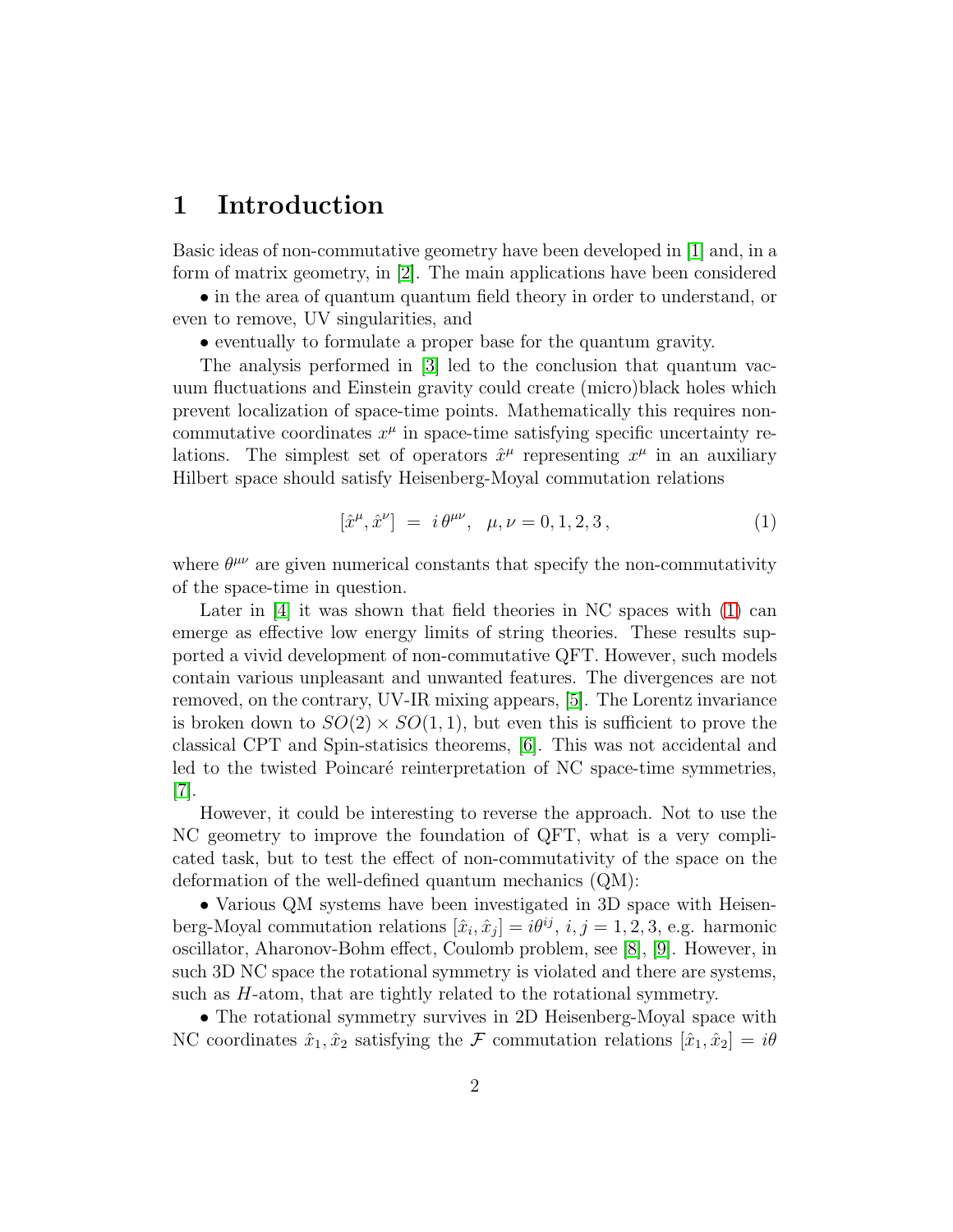in an auxiliary Hilbert space. In [\[10\]](#page-16-9) a planar spherical well was described in detail:

(i) First, the Hilbert space H of operator wave functions  $\hat{\psi} = \psi(\hat{x}_1, \hat{x}_2)$ was defined;

(ii) Further, the Hamiltonian was defined as an operator acting in  $H$ . It was nice to see how the persisted rotational symmetry helps to solve exactly the problem in question.

The presented list of references is incomplete and we apologize for that. We restricted ourselves to those which initiated progress or are close to our approach.

Our aim is to extend this scheme to the QM problems with rotationally symmetric potentials  $V(r)$  in the configuration space  $R_0^3 \equiv R^3 \setminus \{0\}$ . We restrict ourselves to the Coulomb potential which, in the usual (commutative) setting, is a solution of the Poisson equation finite at infinity:

<span id="page-2-0"></span>
$$
\Delta V(r) = 0 \Rightarrow V(r) = -\frac{q}{r} + q_0. \tag{2}
$$

For  $H$ -atom  $q$ , in a Gaussian system of units, is a square of electric charge  $e^2$ , and we put the inessential constant  $q_0 = 0$ . In this case we are dealing with Schrödinger equation

$$
-\frac{\hbar^2}{2m}\Delta\psi(\mathbf{x}) - \frac{e^2}{r}\psi(\mathbf{x}) = E\psi(\mathbf{x}), \quad r = |\mathbf{x}| > 0 \tag{3}
$$

in the Hilbert space  $\mathcal H$  specified by the norm

$$
\|\psi\|_0^2 = \int d^3 \mathbf{x} \ |\psi(\mathbf{x})|^2. \tag{4}
$$

Expressing the wave function as

$$
\psi(\mathbf{x}) = R_j(r) H_{jm}(\mathbf{x}), H_{jm}(\mathbf{x}) \sim r^j Y_{jm}(\vartheta, \varphi), \qquad (5)
$$

and putting  $\alpha = 2me^2/\hbar^2$  and  $\kappa = \sqrt{-2mE}/\hbar$ , we obtain the radial Schrödinger equation:

$$
r R''_j(r) + 2(j+1)R'_j(r) + \alpha R_j(r) = \kappa^2 r R_j(r).
$$
 (6)

Its solution is

<span id="page-2-1"></span>
$$
R_j(r) = e^{-\kappa r} F\left(j + 1 - \frac{\alpha}{2\kappa}, 2j + 2; 2\kappa r\right),\tag{7}
$$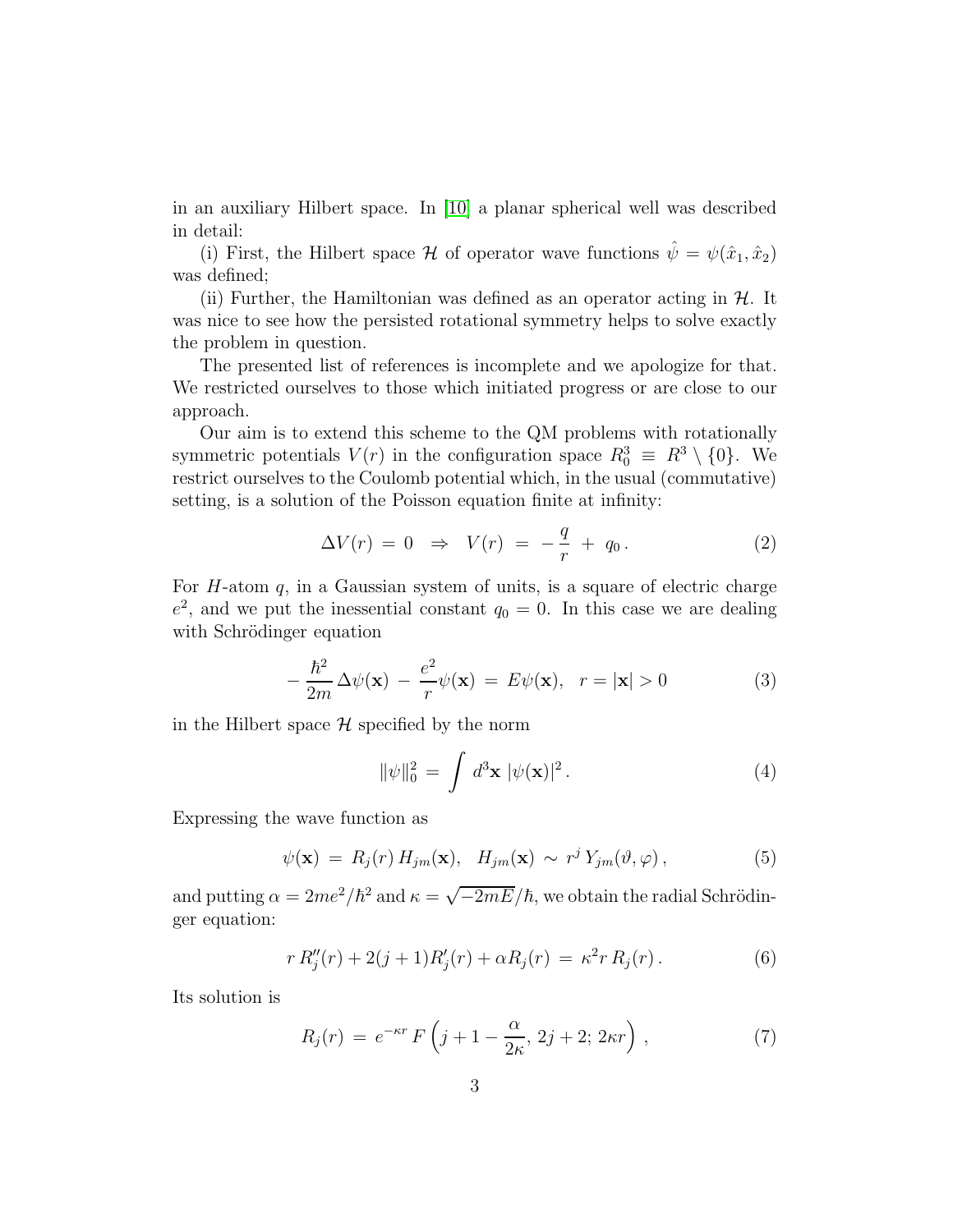where  $F(a, c; x)$  is the confluent hypergeometric function.

For bound states  $E < 0$ , i.e. real-valued  $\kappa$ , the solution should have a finite norm in  $\mathcal{H}_0$ . This is the case when the first argument of the degenerated hypergeometric function is zero or a negative integer, and this determines the discrete energy eigenvalues:

<span id="page-3-0"></span>
$$
\frac{\alpha}{2\kappa_n} = n = j + 1, j + 2, \dots \quad \Rightarrow \quad E_n = -\frac{\hbar^2}{2m} \kappa_n^2 = -\frac{m e^4}{2\hbar^2 n^2} \,. \tag{8}
$$

The hypergeometric function then reduces to a polynomial of degree  $n-j-1$ in the variable  $x = 2r\kappa$ :

<span id="page-3-1"></span>
$$
F(j+1-n,2j+2;x) = \sum_{k=0}^{n-j-1} c_{nj}^k \frac{(-x)^k}{k!}, \quad c_{nj}^k = \frac{(n-1)!(2j+1)!}{(n-1-k)!(2j+1+k)}.
$$
\n(9)

In this paper we extend the QM solution [\(2\)](#page-2-0)-[\(8\)](#page-3-0) of the Coulomb problem in  $R_0^3$  to the non-commutative rotationally invariant space. In Section 2 we define  $\hat{R}_0^3$ , a rotationally invariant NC generalization of the configuration space  $R_0^3$ , we introduce the generators of rotations and the NC analog of their eigenfunctions. In Section 3 we define Hilbert space  $\mathcal{H}$  - the NC analog of  $H$ , and we introduce the NC analog of the Coulomb problem Hamiltonian acting in  $\mathcal{H}$ . In Section 4 we exactly solve the corresponding NC analog of the Schrödinger equation. Last Section 5 contains conclusions and perspectives.

# $2$  The noncommutative space  $\hat{R}^3_0$

In this section we define the noncommutative space  $\hat{\mathbf{R}}_0^3$ , possessing full rotational invariance, as a sequence of fuzzy spheres introduced, in various contexts, in [\[11\]](#page-17-0). Different fuzzy spheres are related in such a way that at large distances we recover space  $\mathbb{R}^3_0$  with the usual flat geometry. A similar construction of a 3D noncommutative space, as a sequence of fuzzy spheres, was proposed in [\[12\]](#page-17-1). However, various fuzzy spheres are related to each other differently (not leading to the flat 3D geometry at large distances).

We realize the noncommutative coordinates in  $\hat{\mathbf{R}}_0^3$  in terms of 2 pairs of boson annihilation and creation operators  $\hat{a}_{\alpha}$ ,  $\hat{a}_{\alpha}^{\dagger}$ ,  $\alpha = 1, 2$ , satisfying the following commutation relations, see [\[13\]](#page-17-2):

$$
[\hat{a}_{\alpha}, \hat{a}_{\beta}^{\dagger}] = \delta_{\alpha\beta}, \quad [\hat{a}_{\alpha}, \hat{a}_{\beta}] = [\hat{a}_{\alpha}^{\dagger}, \hat{a}_{\beta}^{\dagger}] = 0. \tag{10}
$$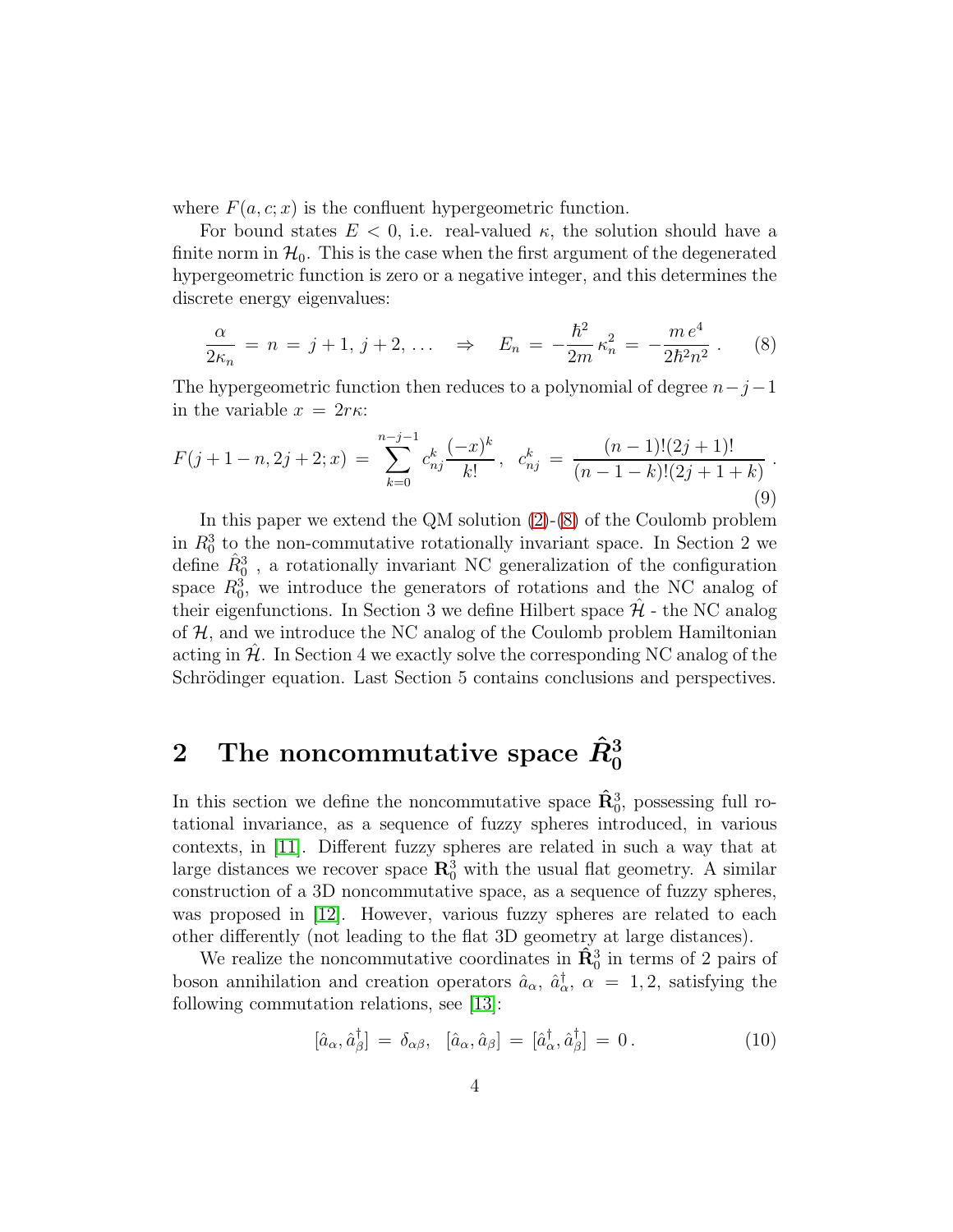They act in an auxiliary Fock space  $\mathcal F$  spanned by normalized vectors

$$
|n_1, n_2\rangle = \frac{(\hat{a}_1^{\dagger})^{n_1} (\hat{a}_2^{\dagger})^{n_2}}{\sqrt{n_1! n_2!}} |0\rangle.
$$
 (11)

Here,  $|0\rangle \equiv |0,0\rangle$  denotes the normalized vacuum state:  $\hat{a}_1 |0\rangle = \hat{a}_2 |0\rangle = 0.$ 

The noncommutative coordinates 
$$
\hat{x}_j
$$
,  $j = 1, 2, 3$ , in the space  $\hat{\mathbf{R}}_0^3$  are given as

$$
\hat{x}_j = \lambda \hat{a}^+ \sigma_j \hat{a} \equiv \lambda \sigma_{\alpha\beta}^j \hat{a}_\alpha^\dagger \hat{a}_\beta, \ j = 1, 2, 3 \,, \tag{12}
$$

where  $\lambda$  is a universal length parameter. The coordinates  $\hat{x}_j$  satisfy rotationally invariant commutation rules:

$$
[\hat{x}_i, \hat{x}_j] = 2i \lambda \varepsilon_{ijk} \hat{x}_k, \quad [\hat{x}_i, \hat{\varrho}] = 0, \tag{13}
$$

where  $\hat{\varrho} = \lambda \hat{N}$ , and  $\hat{N} = \hat{a}^{\dagger} \hat{a} \equiv \hat{a}^{\dagger}_{\alpha} \hat{a}_{\alpha}$ .

The operator that approximates the Euclidean distance from the origin in an optimal way is  $\hat{r} = \lambda (\hat{N} + 1) = \hat{\varrho} + \lambda$ , and not  $\hat{\varrho}$ . Namely, it holds  $\hat{r}^2 - \hat{x}_j^2 = \lambda^2$ , whereas  $\hat{\varrho}^2 - \hat{x}_j^2 = o(\lambda)$ . In Section 3 we give a strong argument supporting the exceptional role of  $\hat{r}$ .

Let us consider the linear space of normal ordered polynomials containing the same number of creation and annihilation operators:

$$
\hat{\Psi} = \sum C_{m_1 m_2 n_1 n_2} (\hat{a}_1^{\dagger})^{m_1} (\hat{a}_2^{\dagger})^{m_2} (\hat{a}_1)^{n_1} (\hat{a}_2)^{n_2}, \qquad (14)
$$

where the summation is finite over nonnegative integers satisfying  $m_1+m_2 =$  $n_1 + n_2$ . In this space we define generators of rotations  $L_j$ ,  $j = 1, 2, 3$ , as follows

<span id="page-4-0"></span>
$$
L_j \,\hat{\Psi} = \frac{i}{2} \left[ \hat{a}^+ \,\sigma_j \,\hat{a}, \hat{\Psi} \right], \quad j = 1, 2, 3 \,, \tag{15}
$$

obeying proper commutation relations

$$
[L_i, L_j]\hat{\psi} \equiv (L_i L_j - L_j L_i)\hat{\psi} = i \varepsilon_{ijk} L_k \hat{\psi} . \qquad (16)
$$

With respect to the rotations [\(15\)](#page-4-0) the doublet of annihilation (creation) operators transforms as spinor (conjugated spinor), whereas the triplet of NC coordinates as vector

$$
L_j \,\hat{a}_\alpha \,=\, -\,\frac{i}{2}\,\sigma^j_{\alpha\beta}\,\hat{a}_\beta,\ \ L_j \,\hat{a}^\dagger_\alpha \;=\, \frac{i}{2}\,\,\sigma^j_{\beta\alpha}\,\,\hat{a}^\dagger_\beta\,,\quad \ L_i \,\hat{x}_j \;=\, \,i\,\varepsilon_{ijk}\,\,\hat{x}_k\,.
$$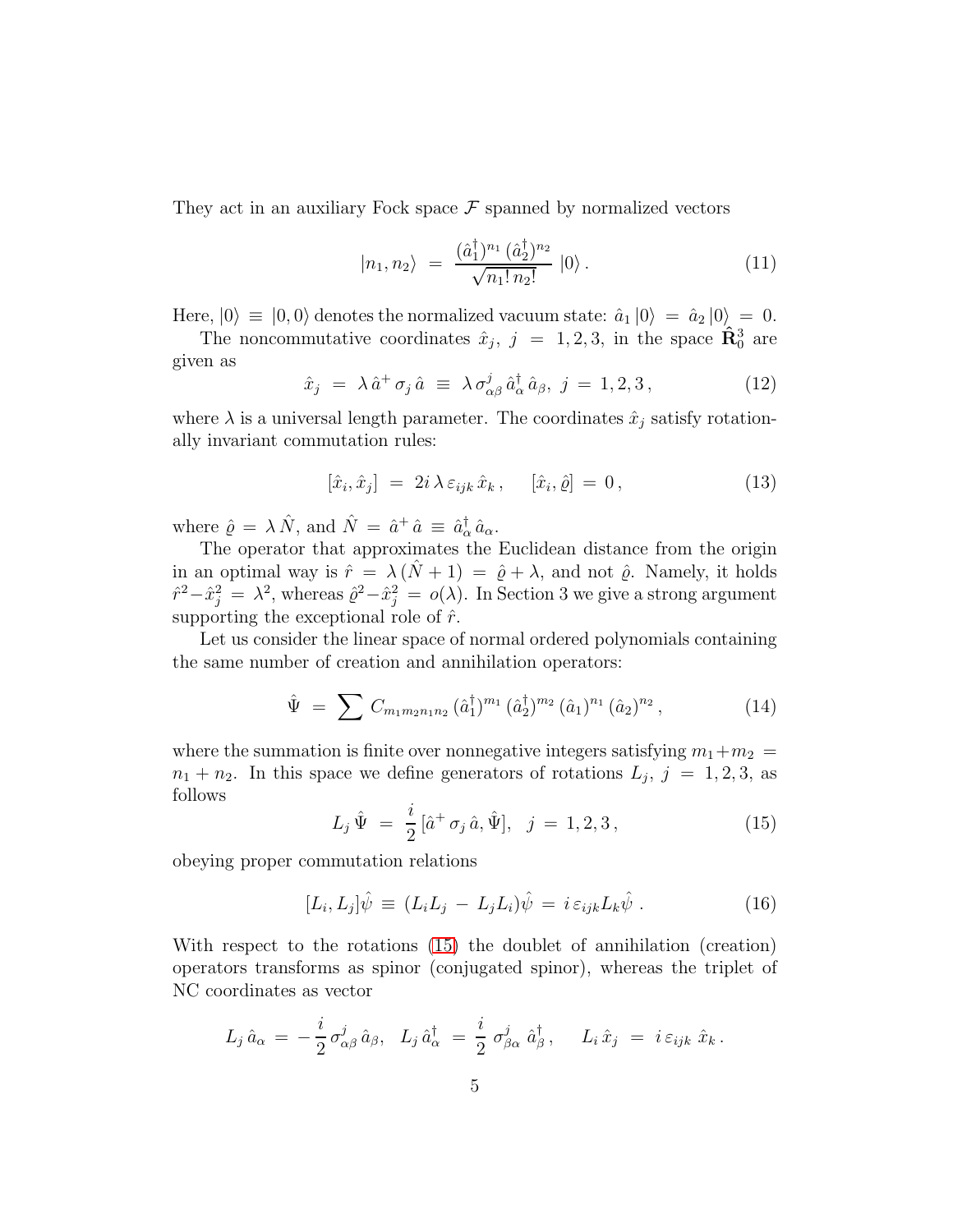The standard eigenfunctions  $\hat{\psi}_{jm}, j = 0, 1, 2, ..., m = -j, ..., +j$ , satisfying

$$
L_i^2 \,\hat{\psi}_{jm} = j(j+1) \,\hat{\psi}_{jm}, \quad L_3 \,\hat{\psi}_{jm} = m \,\hat{\psi}_{jm} \,, \tag{17}
$$

are given by the formula

<span id="page-5-0"></span>
$$
\hat{\psi}_{jm} = \lambda^j \sum_{(jm)} \frac{(\hat{a}_1^{\dagger})^{m_1} (\hat{a}_2^{\dagger})^{m_2}}{m_1! \, m_2!} : R_j(\hat{\varrho}) : \frac{\hat{a}_1^{n_1} \, (-\hat{a}_2)^{n_2}}{n_1! \, n_2!} \tag{18}
$$

with the summation over all nonnegative integers satisfying  $m_1 + m_2 =$  $n_1 + n_2 = j, m_1 - m_2 - n_1 + n_2 = 2m$ . Thus  $\hat{\psi}_{jm} = 0$  when restricted to the subspaces  $\mathcal{F}_N = \{ |n_1, n_2\rangle | n_1 + n_2 = N \}$  with  $N < j$ . For any fixed :  $R_i(\hat{\varrho})$  : equation [\(18\)](#page-5-0) defines a representation space for a unitary irreducible representation with spin  $i$ .

The symbol :  $R_j(\hat{\rho})$  : represents a normal ordered analytic function in the operator  $\hat{\rho}$ :

<span id="page-5-1"></span>
$$
: R_j(\hat{\varrho}) : = \sum_{k} c_k^j : \hat{\varrho}^k : = \sum_{k} c_k^j \lambda^k \frac{\hat{N}!}{(\hat{N} - k)!}.
$$
 (19)

The last equality follows from the equation

<span id="page-5-3"></span>
$$
\hat{N}^{k}: |n_{1}, n_{2}\rangle = \frac{N!}{(N-k)!} |n_{1}, n_{2}\rangle, \quad N = n_{1} + n_{2} \tag{20}
$$

(which can be proved by induction in k). Since, :  $\hat{N}^k$  :  $|n_1, n_2\rangle = 0$  for  $k > n_1 + n_2$ , the summation in [\(19\)](#page-5-1) is effectively restricted to  $k \leq N$  on any subspace  $\mathcal{F}_N$ .

# 3 Quantum mechanics in space  $\hat{R}^3_0$

Let  $\hat{\mathcal{H}}$  denote the Hilbert space generated by functions [\(18\)](#page-5-0) with weighted Hilbert-Schmidt norm

<span id="page-5-2"></span>
$$
\|\hat{\Psi}\|^2 = 4\pi \lambda^3 \text{Tr}[(\hat{N} + 1)\hat{\Psi}^{\dagger}\hat{\Psi}] = 4\pi \lambda^2 \text{Tr}[\hat{r}\hat{\Psi}^{\dagger}\hat{\Psi}], \quad \hat{r} = \lambda(\hat{N} + 1). (21)
$$

The rotationally invariant weight  $w(\hat{r}) = 4\pi \lambda^2 \hat{r}$  is determined by the requirement that a ball in  $\hat{\mathbf{R}}_0^3$  with radius  $r = \lambda(N+1)$  should possess a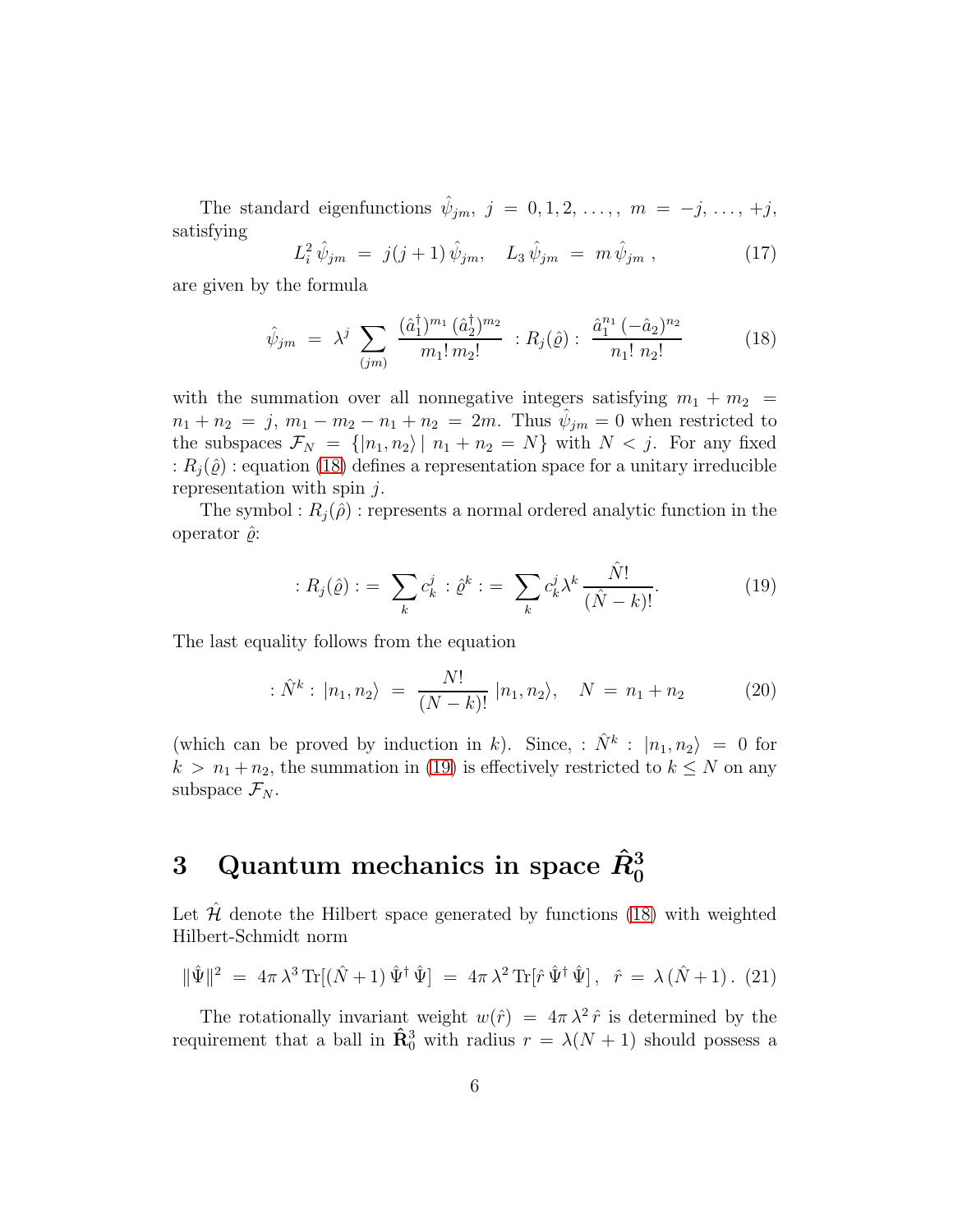standard volume in the limit  $r \to \infty$ . The projector  $\hat{P}_N$  on the subspace  $\mathcal{F}_0 \oplus \ldots \oplus \mathcal{F}_N$  corresponds to the characteristic functions of a ball with the radius  $r = \lambda(N + 1)$ . Therefore, the volume of the ball in question in  $\hat{\mathbf{R}}_0^3$  is

$$
V_r = 4\pi \lambda^3 \text{Tr}[(\hat{N} + 1) \hat{P}_N] = 4\pi \lambda^3 \sum_{n=0}^{N+1} (n+1)^2 = \frac{4\pi}{3} r^3 + o(\lambda). \tag{22}
$$

Thus, the chosen weight  $w(\hat{r}) = 4\pi \lambda^2 \hat{r}$  possesses the desired property.

*Note*: The weighted trace  $Tr[w(\hat{r})...]$  with  $w(\hat{r}) = 4\pi \lambda^2 \hat{r}$  at large distances goes over to the usual volume integral  $\int d^3\vec{x} ...$ . The 3D noncommu-tative space proposed in [\[12\]](#page-17-1) corresponds to the choice  $w(\hat{r}) = const$  and at large distances does not correspond to the flat space  $\mathbb{R}^3_0$ .

The generators of rotations  $L_j$ ,  $j = 1, 2, 3$ , are hermitian (self-adjoint) operators in  $\hat{\mathcal{H}}$ , and consequently, the two operators  $\hat{\tilde{\Psi}}_{jm}$  and  $\hat{\Psi}_{j'm'}$ , with arbitrary factors :  $R_j(\hat{\varrho})$  : and :  $\tilde{R}_{j'}(\hat{\varrho})$  :, are in  $\hat{\mathcal{H}}$  orthogonal. It is sufficient to calculate  $\|\hat{\Psi}_{jm}\|^2 = \|\hat{\Psi}_{jj}\|^2$  (this equality follows from the rotational invariance of the norm in question):

<span id="page-6-2"></span>
$$
\|\hat{\Psi}_{jm}\|^2 \ = \ 4\pi\lambda^3 \sum_{N=j}^{\infty} \sum_{n=0}^{N} (N+1) \ \langle n, N-n | \ (\hat{N}+1) \ \hat{\Psi}_{jj}^{\dagger} \ \hat{\Psi}_{jj} | n, N-n \rangle \, , \ (23)
$$

We benefit from the fact that  $\hat{\Psi}_{jj}$  has a simple form

<span id="page-6-0"></span>
$$
\hat{\Psi}_{jj} = \frac{\lambda^j}{(j!)^2} (\hat{a}_1^{\dagger})^j : R_j(\hat{\varrho}) : (-\hat{a}_2)^j \tag{24}
$$

The matrix element we need to calculate is

$$
\langle n, N - n | (\hat{a}_2^{\dagger})^j : R_j(\hat{\varrho}) : \hat{a}_1^j (\hat{a}_1^{\dagger})^j : R_j(\hat{\varrho}) : \hat{a}_2^j | n, N - n \rangle
$$
  
= 
$$
\frac{(n+j)!(N-n)!}{n!(N-j-n)!} |\mathcal{R}_j(N-j)|^2,
$$
 (25)

where

<span id="page-6-1"></span>
$$
\mathcal{R}_j(N) = \langle n, N - n | : R_j(\hat{\varrho}) : |n, N - n \rangle \tag{26}
$$

(the expression on the r.h.s. is  $n$  - independent). Inserting  $(24)$ ,  $(25)$  into [\(23\)](#page-6-2) and using the identity

$$
\sum_{n=0}^{N} {n+j \choose j} {N-n \choose j} = {N+j+1 \choose 2j+1},
$$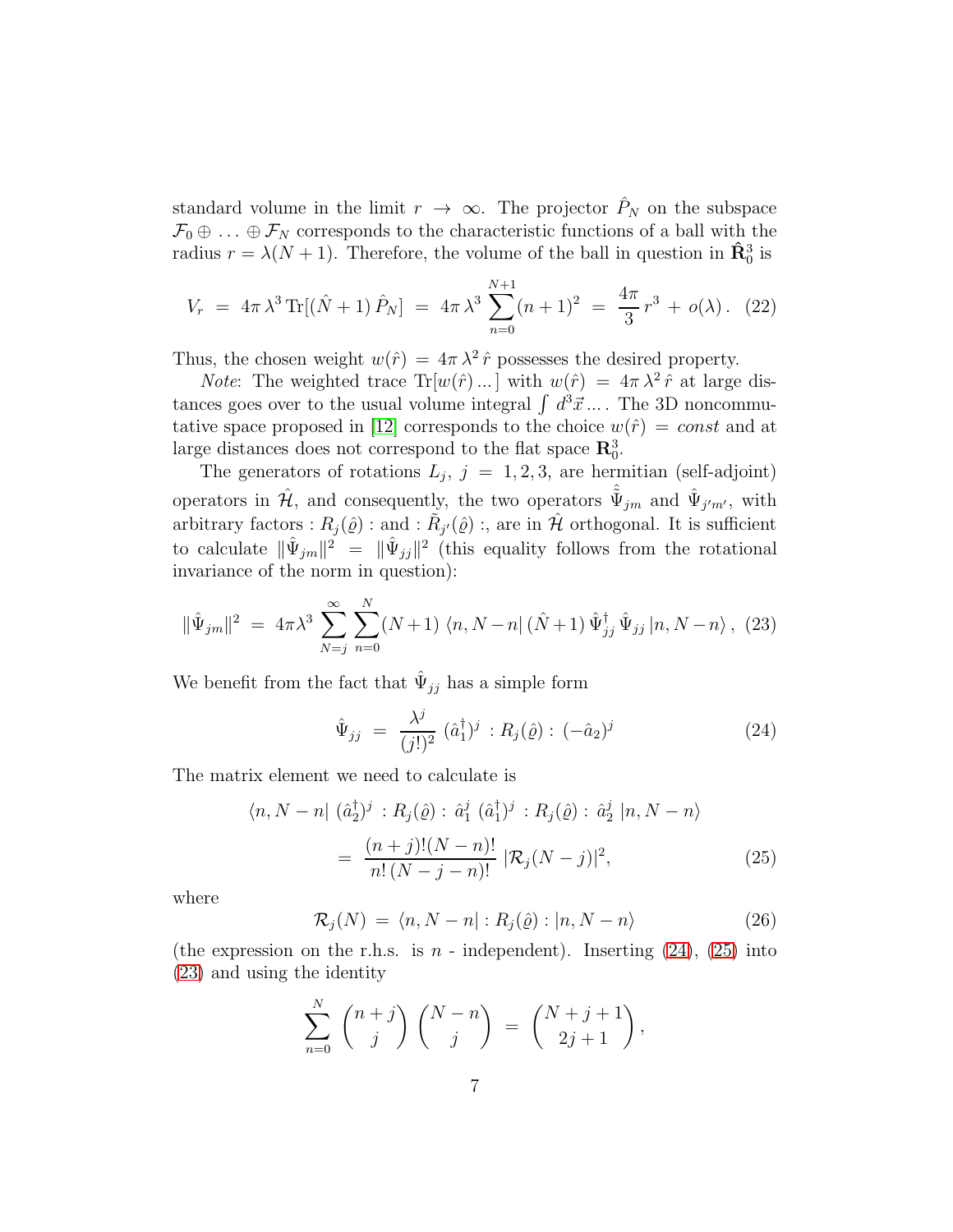we obtain

<span id="page-7-1"></span>
$$
\|\hat{\Psi}_{jm}\|^2 = \frac{4\pi\lambda^{3+2j}}{(j!)^2} \sum_{N=0}^{\infty} (N+j+1) \binom{N+j+1}{2j+1} |\mathcal{R}_j(N)|^2.
$$
 (27)

This expression represents, up to an eventual normalization, the square of a norm of the radial part of the operator wave function.

Now we are ready to define the Coulomb problem Hamiltonian in the noncommutative case.

The kinetic term in  $\hat{\mathbf{R}}_0^3$ . In the first we define the NC analog of the Laplacian in  $\hat{\mathbf{R}}_0^3$  as follows:

$$
\Delta_{\lambda}\,\hat{\Psi} = -\frac{1}{\lambda\hat{r}}\left[\hat{a}_{\alpha}^{\dagger},\left[\hat{a}_{\alpha},\,\hat{\Psi}\right]\right] = -\frac{1}{\lambda^{2}(\hat{N}+1)}\left[\hat{a}_{\alpha}^{\dagger},\left[\hat{a}_{\alpha},\,\hat{\Psi}\right]\right].\tag{28}
$$

This choice is motivated by the following facts:

• A double commutator is an analog of a second order differential operator;

• The factor  $\hat{r}^{-1}$  guarantees that the operator  $\Delta_{\lambda}$  is hermitian (selfadjoint) in  $\mathcal{H}$ , and finally,

• The factor  $\lambda^{-1}$ , or  $\lambda^{-2}$  respectively, guarantees the correct physical dimension of  $\Delta_{\lambda}$  and its non-trivial commutative limit.

Calculating the action of [\(31\)](#page-8-0) on  $\hat{\psi}_{jm}$  given in [\(18\)](#page-5-0) we can check whether the postulate [\(31\)](#page-8-0) is a reasonable choice. The corresponding formula is derived in Appendix A:

<span id="page-7-0"></span>
$$
- [\hat{a}_{\alpha}^{\dagger}, [\hat{a}_{\alpha}, \hat{\Psi}]] = \lambda^{j} \sum_{(jm)} \frac{(\hat{a}_{1}^{\dagger})^{m_{1}} (\hat{a}_{2}^{\dagger})^{m_{2}}}{m_{1}! m_{2}!}
$$
  
 
$$
\times \quad : [\hat{\varrho} R''(\hat{\varrho}) + 2(j+1) R'(\hat{\varrho})] : \frac{\hat{a}_{1}^{n_{1}} (-\hat{a}_{2})^{n_{2}}}{n_{1}! n_{2}!}.
$$
 (29)

Here the symbols  $R'(\hat{\varrho})$  and  $R''(\hat{\varrho})$  are *defined* as:

$$
R(\hat{\rho}) = \sum_{k=0}^{\infty} c_k^j \hat{\rho}^k \implies R'(\hat{\varrho}) = \sum_{k=1}^{\infty} k c_k^j \hat{\varrho}^{k-1},
$$
  

$$
R''(\hat{\varrho}) = \sum_{k=2}^{\infty} k(k-1) c_k^j \hat{\varrho}^{k-2}.
$$
 (30)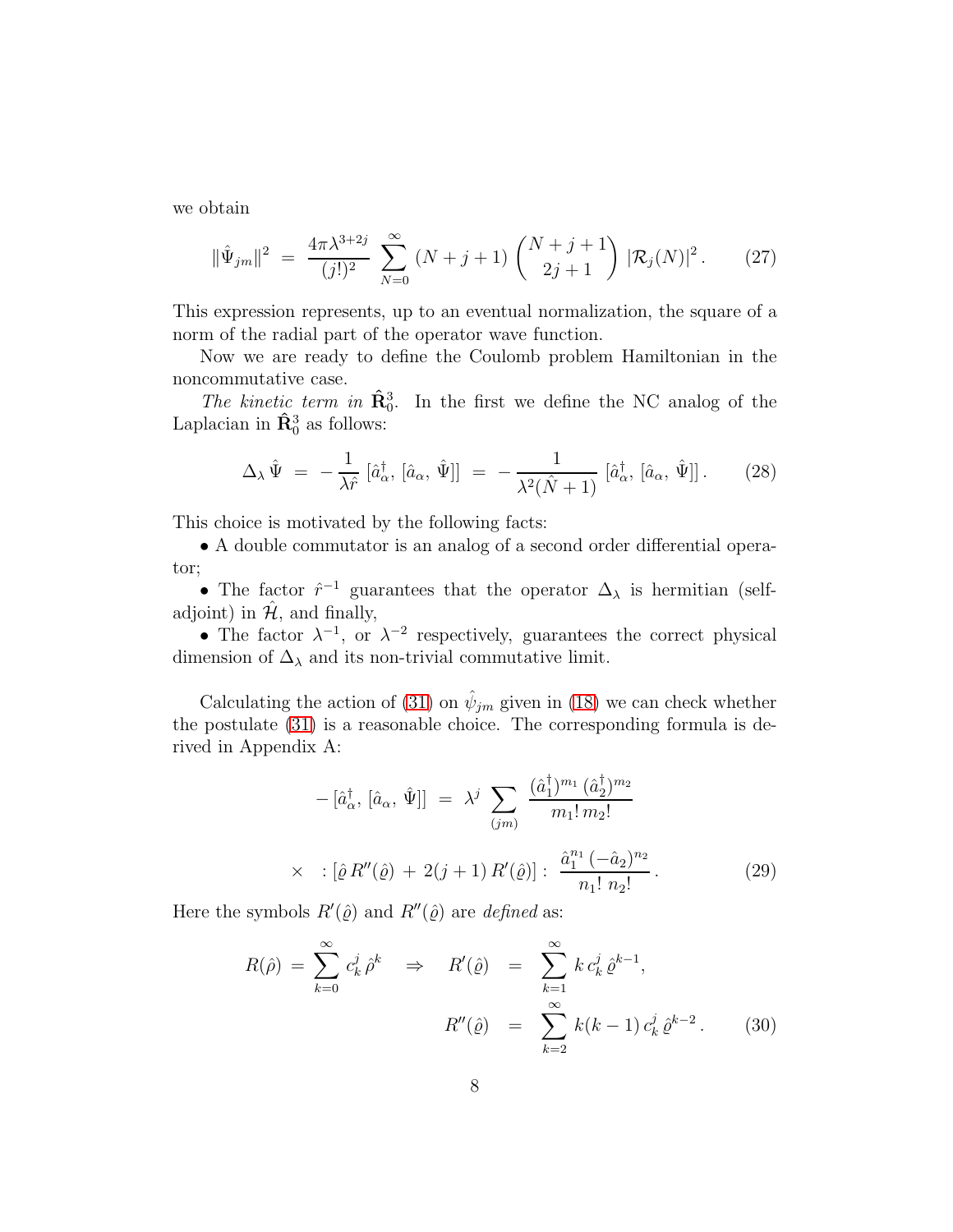Thus, the prime corresponds exactly to the usual derivative  $\partial_{\hat{\rho}}$ . We see that the angular dependence in [\(29\)](#page-7-0) remains untouched, since  $\Delta_{\lambda}$  is rotation invariant. In the commutative limit  $\lambda \to 0$  formally  $\hat{\varrho} \to r$ , and we see that [\(29\)](#page-7-0) guarantees that  $\Delta_{\lambda}$  reduces just to the standard Laplacian.

Based on that, we postulate the kinetic term of the Hamiltonian as follows

<span id="page-8-0"></span>
$$
H_0 = -\frac{\hbar^2}{2m} \Delta_\lambda \hat{\Psi} = \frac{\hbar^2}{2m\lambda \hat{r}} \left[ \hat{a}_\alpha^\dagger, \left[ \hat{a}_\alpha, \hat{\Psi} \right] \right]. \tag{31}
$$

The potential term in  $\hat{\mathbf{R}}_{0}^{3}$  is defined by left multiplication of the operator wave function by potential  $\hat{V} = V(\hat{x})$ :  $\hat{\Psi} \mapsto \hat{V} \hat{\Psi}$ . The potential is central if  $\hat{V} = V(\hat{N})$ , or equivalently,  $\hat{V} = V(\hat{r})$ .

# $4$  The Coulomb problem in  $\hat{R}^3_0$

In the commutative case the Coulomb potential is a radial solution of the equation [\(2\)](#page-2-0) finite at infinity. Due to our choice of the noncommutative Laplacian  $\Delta_{\lambda}$  the equivalent equation in  $\hat{\mathbf{R}}_0^3$  is

$$
[\,\hat{a}^\dagger_\alpha,\,[\,\hat{a}_\alpha\,,V(\hat{N})\,]\,]\;=\;0\,.
$$

It can be rewritten as a simple recurrent relation

$$
(\hat{N}+2)V(\hat{N}+1) - (\hat{N}+1)V(\hat{N}) = (\hat{N}+1)[V(\hat{N}) - \hat{N}V(\hat{N}-1). (32)
$$

Putting

$$
(\hat{M} + 1) V(\hat{M}) - \hat{M} V(\hat{M} - 1) = q_0, \quad V(0) = q_0 - \frac{q}{\lambda},
$$

and summing up the first equation over  $M = 1, \ldots N$ , we obtain the general solution:

$$
V(\hat{N}) = -\frac{q}{\lambda(\hat{N}+1)} + q_0 = -\frac{q}{\hat{r}} + q_0, \qquad (33)
$$

where, q and  $q_0$  are arbitrary constants ( $\lambda$  is introduced for convenience). For H-atom  $q = e^2$  and we put  $q_0 = 0$ . We see that the dependence  $\hat{r}^{-1}$  of the NC Coulomb potential is inevitable.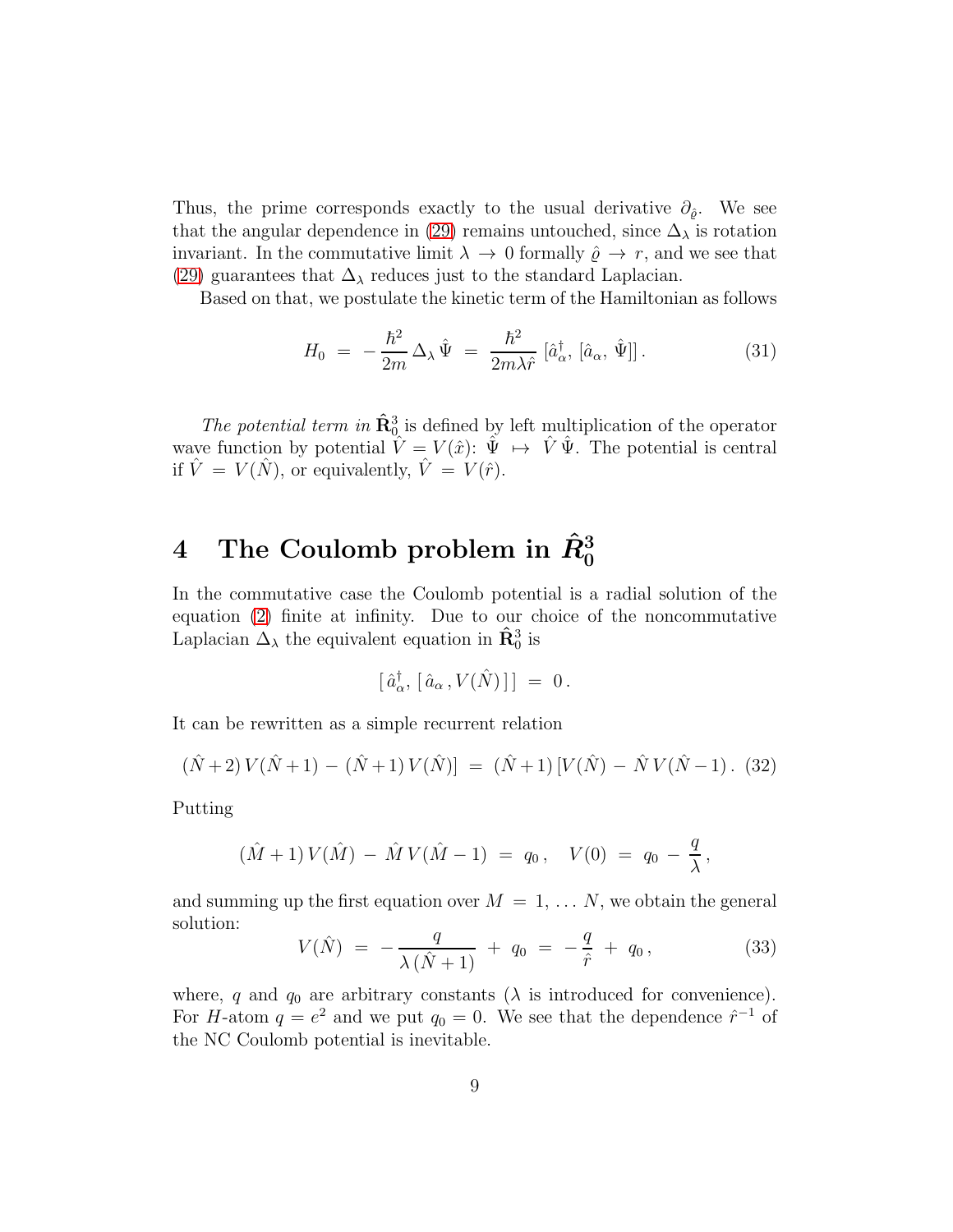Thus, the noncommutative analog of the Schrödinger equation with the Coulomb potential in  $\hat{\mathbf{R}}_0^3$  is

<span id="page-9-1"></span>
$$
\frac{\hbar^2}{2m\lambda\hat{r}}\left[\hat{a}_{\alpha}^{\dagger},\left[\hat{a}_{\alpha},\hat{\Psi}\right]\right]-\frac{q}{\hat{r}}\hat{\Psi}=E\hat{\Psi}\quad\Leftrightarrow\quad\frac{1}{\lambda}\left[\hat{a}_{\alpha}^{\dagger},\left[\hat{a}_{\alpha},\hat{\Psi}\right]\right]-\alpha\hat{\Psi}=-\kappa^2\hat{r}\hat{\Psi},\tag{34}
$$

where  $\alpha = 2me^2/\hbar^2$  and  $\kappa = \sqrt{-2mE}/\hbar$ . The nocommutative corrections comming from  $\hat{r}\Psi$  are calculated in Appendix A:

<span id="page-9-0"></span>
$$
\hat{r}\,\hat{\Psi}_{jm} = \sum_{(jm)} \frac{(\hat{a}_1^{\dagger})^{m_1} (\hat{a}_2^{\dagger})^{m_2}}{m_1! \, m_2!} : [(\hat{\varrho} + \lambda j + \lambda) \,\hat{R}_j + \lambda \,\hat{\varrho}\,\hat{R}'_j] : \frac{\hat{a}_1^{n_1} \, (-\hat{a}_2)^{n_2}}{n_1! \, n_2!} \,. \tag{35}
$$

where  $\hat{R}_j \equiv R_j(\hat{\varrho})$  and similarly for derivatives, e.g.,  $\hat{R}'_j \equiv R'_j(\hat{\varrho})$ . The angular dependence is again untouched as the multiplication by  $\hat{r}$  represents a rotation invariant operator.

Inserting [\(29\)](#page-7-0) and [\(35\)](#page-9-0) into [\(34\)](#page-9-1) we obtain the NC analog of radial Schrödinger equation:

<span id="page-9-2"></span>: 
$$
[\hat{\varrho}\,\hat{R}''_j + 2(j+1)\,\hat{R}'_j + \alpha\,\hat{R}_j] := \kappa^2 : [\hat{\varrho}\hat{R}_j + \lambda((j+1)\,\hat{R}_j + \hat{\varrho}\,\hat{R}'_j)] : . \tag{36}
$$

The term proportional to  $\lambda$  represents the NC correction. For  $\lambda \to 0$  this NC radial Schrödinger equation reduces to the standard radial Schrödinger equation.

We associate the following ordinary differential equation to the mentioned operator radial Schrödinger equation [\(36\)](#page-9-2):

<span id="page-9-3"></span>
$$
\varrho \mathcal{R}_j'' + 2(j+1)\mathcal{R}_j' + \alpha \mathcal{R}_j = \kappa^2 [\varrho \mathcal{R}_j + \lambda((j+1)\mathcal{R}_j + \varrho \mathcal{R}_j')] \,. \tag{37}
$$

If the function  $\mathcal{R}_j = \mathcal{R}_j(\varrho) = \sum_k c_k^j$  $\int_{k}^{j} \varrho^{k}$  solves the associated ordinary differential equation [\(37\)](#page-9-3), then

$$
\hat{R}_j = \mathcal{R}_j(\hat{\varrho}) := \sum_k c_k^j \mathcal{Q}^k := \sum_k c_k^j \lambda^k \frac{\hat{N}!}{(\hat{N}-k)!}.
$$
 (38)

solves the operator radial equation [\(36\)](#page-9-2). Moreover, the operator function  $\hat{R}_j \ = \ : \ {\cal R}_j (\hat{\varrho}) \ : \ {\it possess} \ es \ a \ finite \ norm \ \ in \ \hat{\cal H} \ \ {\it provided \ the \ function} \ \ {\cal R}_j \ =$  $\mathcal{R}_i(\varrho)$  has finite norm in H (since the norm [\(21\)](#page-5-2) asymptotically reduces to the usual QM norm).

The solution  $\mathcal{R}_i$  of the associated radial Schrödinger equation [\(37\)](#page-9-3) is given similarly as in the standard Coulomb problem in [\(7\)](#page-2-1), but with particularly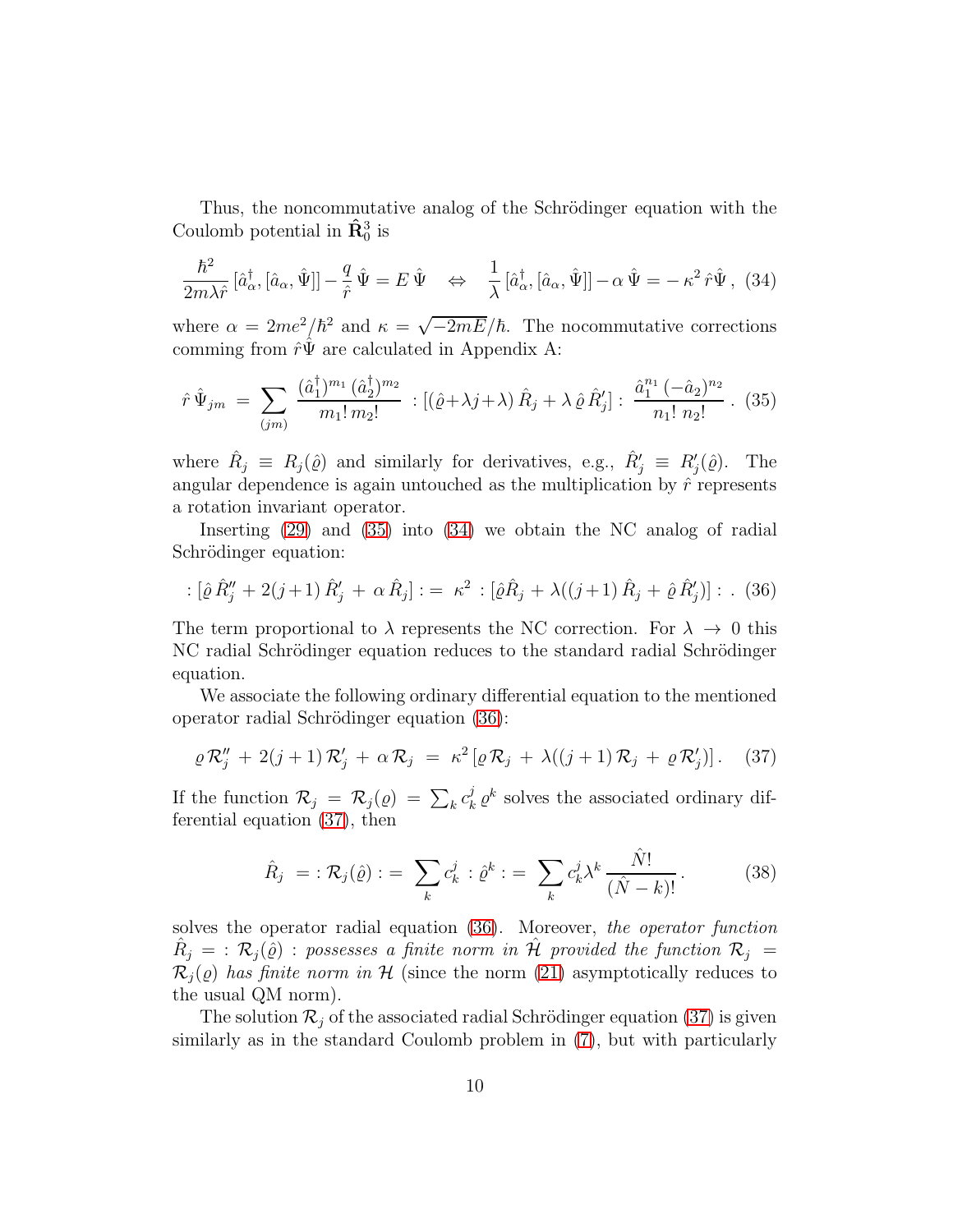scaled  $\varrho$  dependence in the exponent and in the argument of the confluent hypergeometric function:

<span id="page-10-4"></span>
$$
\mathcal{R}_j(\varrho) = e^{-b\kappa\varrho} F\left(j+1-\frac{\alpha}{2d\kappa}, 2j+2; 2\varrho\kappa d\right).
$$
 (39)

The dimensionless quantities  $b$  and  $d$  given as (see Appendix B)

<span id="page-10-0"></span>
$$
b = \sqrt{1 + \eta^2} - \eta
$$
,  $d = \sqrt{1 + \eta^2}$ ,  $\eta = \frac{1}{2}\lambda\kappa$  (40)

specify the NC corrections to the usual radial function in [\(7\)](#page-2-1). They enter b and d via the parameter  $\eta = \lambda \kappa/2$ . So they vanish not only in the commutative limit  $\lambda \to 0$ , but also for  $\kappa \to 0$ .

We shall restrict ourselves to the determination of the bound states spectra with  $E < 0$  and  $\kappa > 0$ . In this case  $\mathcal{R}_i(\varrho)$  should be normalizable. This is ensured if the first argument of the confluent hypergeometric function is zero or negative integer, what determines the discrete energy eigenvalues (remember that d is  $\kappa$ -dependent, see [\(40\)](#page-10-0)):

<span id="page-10-1"></span>
$$
\frac{\alpha}{2d_n\kappa_n} = n = j + 1, j + 2, \dots \implies
$$
  

$$
E_n^{\lambda} = -\frac{\hbar^2}{2m}\kappa_n^2 = -\frac{me^4}{2\hbar^2n^2}\frac{2}{1 + \sqrt{1 + \lambda^2/a_0^2n^2}},
$$
(41)

where  $a_0 = 2/\alpha = \hbar^2/m e^2 = 5.29 \times 10^{-11} m$  is the Bohr radius. The first factor in  $E_n^{\lambda}$  is just the standard bound state energy of the Coulomb problem, whereas the second one represents the noncommutative correction. The NC corrections in the limit  $\lambda/n \to 0$ , i.e., in the commutative limit  $\lambda \to 0$ , or for fixed  $\lambda$ , in the quasi-classical limit  $n \to \infty$  for highly excited states.

The solutions  $\hat{\Psi}_{njm}^{\lambda}$  of the operator equation [\(36\)](#page-9-2) corresponding to the energy  $E_n^{\lambda}$  is

<span id="page-10-2"></span>
$$
\hat{\Psi}_{njm}^{\lambda} = N_{jm}^{\lambda n} \sum_{(jm)} \frac{(\hat{a}_1^{\dagger})^{m_1} (\hat{a}_2^{\dagger})^{m_2}}{m_1! m_2!} : \mathcal{R}_{nj}(\hat{\varrho}) : \frac{\hat{a}_1^{n_1} (-\hat{a}_2)^{n_2}}{n_1! n_2!}, \qquad (42)
$$

where  $N_{jm}^{\lambda n}$  denotes the normalization factor and

<span id="page-10-3"></span>
$$
\mathcal{R}_{nj}(\hat{\varrho}) = e^{-b_n \kappa_n \hat{\varrho}} F(j+1-n, 2j+2, 2\hat{\varrho} \kappa_n d_n) . \tag{43}
$$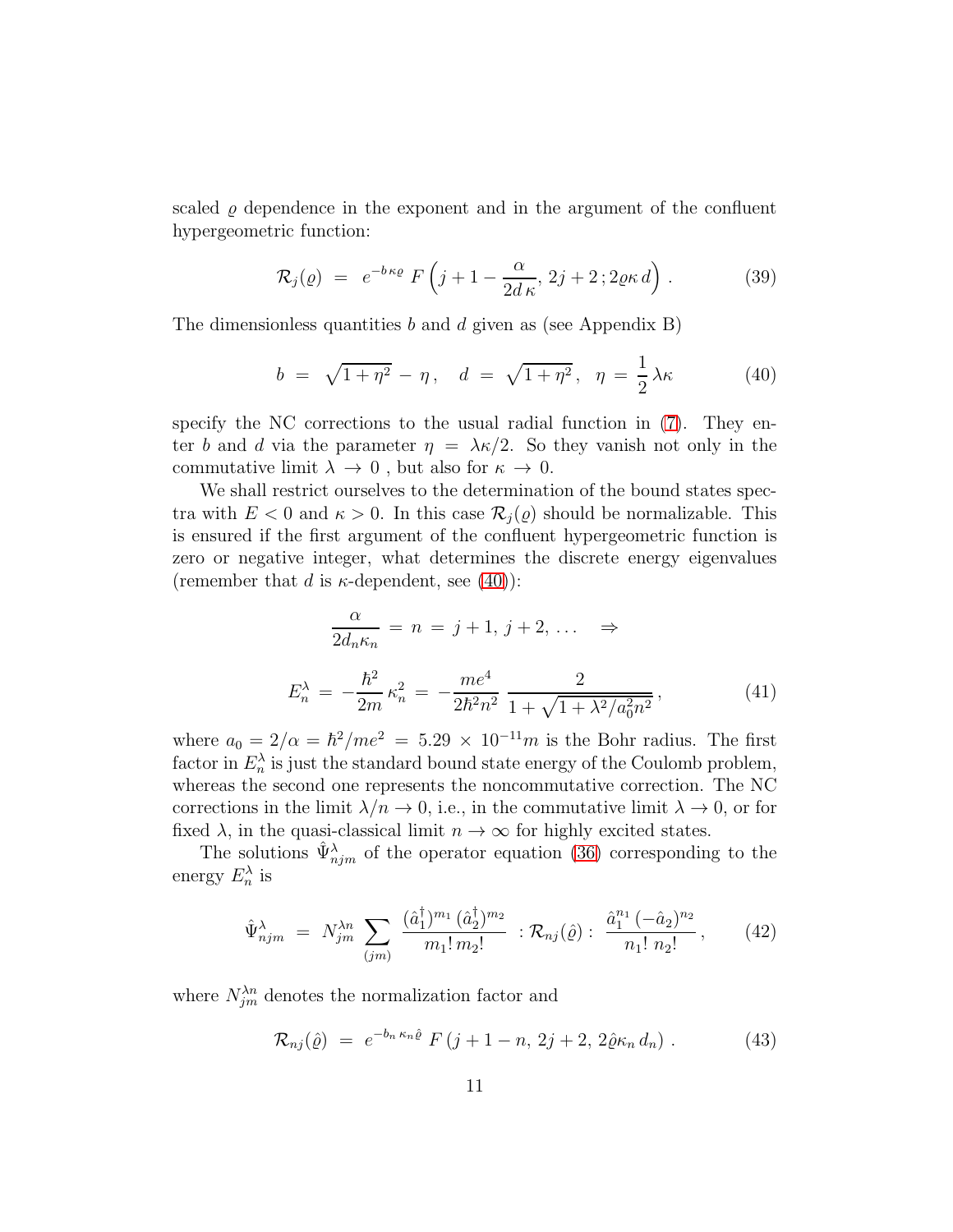Here, the parameters  $b_n$  a  $d_n$  are given by [\(40\)](#page-10-0) with  $\kappa_n = \sqrt{-2mE_n^{\lambda}}/\hbar$ . From the equation [\(20\)](#page-5-3) it follows directly

$$
: e^{-a\hat{\varrho}}\hat{\varrho}^k := (1-a\lambda)^{\hat{N}} \frac{\lambda^k}{(1-a\lambda)^k} \frac{\hat{N}!}{(\hat{N}-k)!} = (1-a\lambda)^{\hat{\varrho}/\lambda} \frac{\hat{\varrho}^k}{(1-\lambda a)^k} . \tag{44}
$$

This allows as to express the normal ordered form of the radial part of operator wave function:

$$
\mathcal{R}_{nj}(\hat{\varrho}) := (1 - b_n \kappa_n \lambda)^{\hat{\varrho}/\lambda} : F\left(j + 1 - n, 2j + 2, \frac{2\hat{\varrho}\kappa_n d_n}{1 - b_n \kappa_n \lambda}\right) :
$$
  
= 
$$
(1 - b_n \kappa_n \lambda)^{\hat{N}} \sum_{k=0}^{n-j-1} c_{nj}^k \frac{(-2\lambda \kappa_n d_n)^k}{(1 - b_n \kappa_n \lambda)^k} \binom{\hat{N}}{k},
$$
(45)

with the coefficients  $c_{nj}^k$  given in [\(9\)](#page-3-1). Inserting

$$
\mathcal{R}_{nj}(N) = N_{jm}^{\lambda n} (1 - b_n \kappa_n \lambda)^N \sum_{k=0}^{n-j-1} c_{nj}^k \frac{(-2\lambda \kappa_n d_n)^k}{(1 - b_n \kappa_n \lambda)^k} {N \choose k}, \qquad (46)
$$

into [\(27\)](#page-7-1) the normalization constant  $N_{jm}^{\lambda n}$  can be determined (we skip its calculation). In commutative limit the factor in front of the sum gives the usual exponential damping factor in [\(7\)](#page-2-1). However, as the argument of the polynomial becomes scaled due to NC corrections, the separation of the asymptotic factor from the polynomial part is not perfect.

### 5 Conclusions

We carefully defined the NC rotationally invariant analog of the QM configuration space and the Hilbert space of operator wave functions in NC configuration space. The central point of our construction was the definition of  $\Delta_{\lambda}$  the NC analog of Laplacian, supplemented by a consequent definition of the weighted Hilbert-Schmidt norm and a definition of the Coulomb potential satisfying NC Poisson equation.

With this input this Hilbert space we introduced the NC analog of Hatom Hamiltonian and explicitly determined the bound-state energies  $E_n^{\lambda}$ and corresponding eigenstates  $\hat{\psi}_{njm}^{\lambda}$  (see equations [\(41\)](#page-10-1), [\(42\)](#page-10-2) and [\(43\)](#page-10-3)).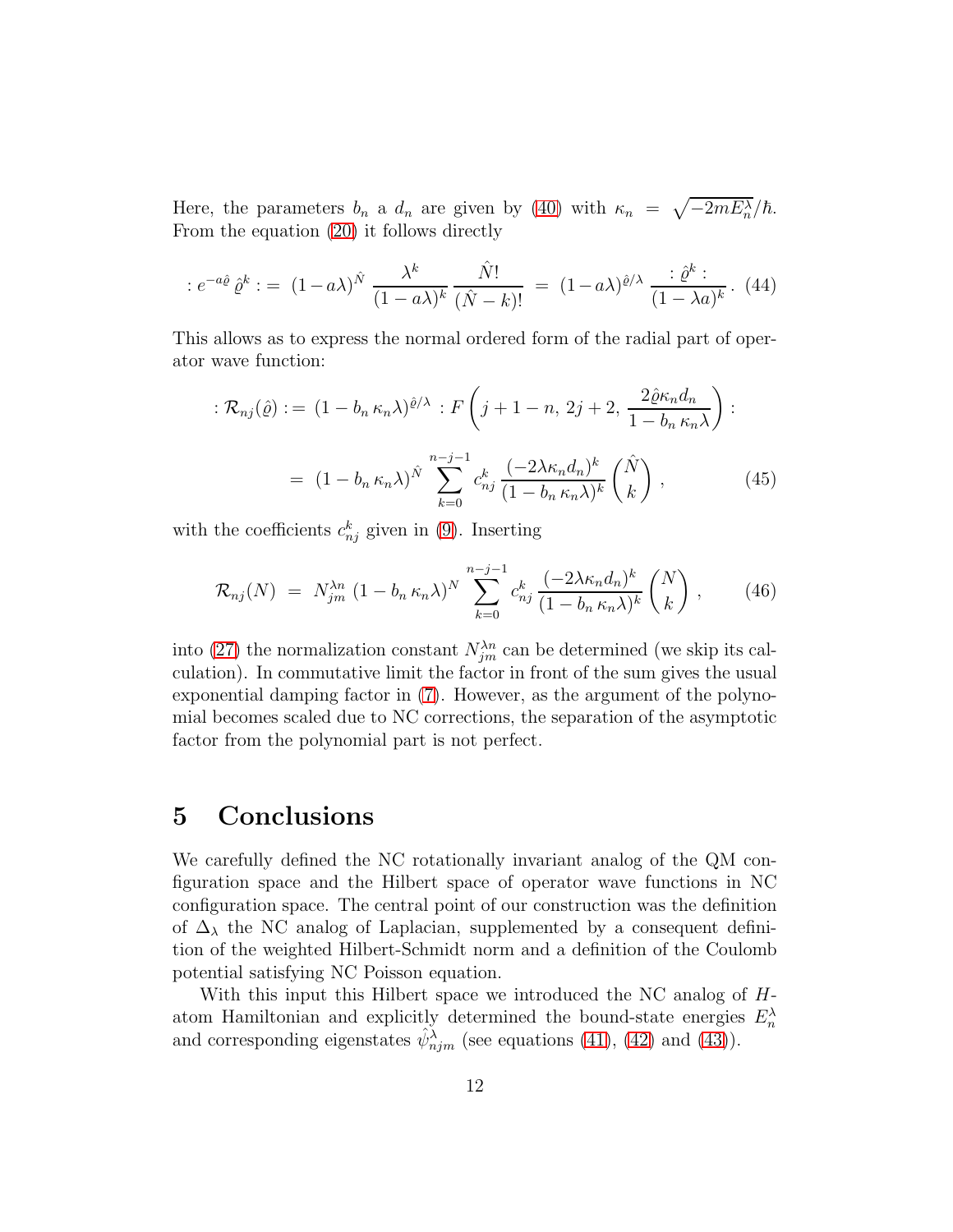We found that the discrete parameters  $n, j, m$  have the same meaning and range as in the standard (commutative) Coulomb problem, and moreover, the bound-state energies and eigenstates possess a smooth commutative limit  $\lambda \rightarrow 0$ . This paper does not deal with the case of the scattering in the NC configuration space - this will be discussed elsewhere.

The noncommutativity parameter  $\lambda$  is not fixed within our model. However, it can be estimated by some other physical requirement. For example, one can postulate, as was done in early days of modern physics, that the rest energy  $mc^2$  of electron is equal to the electrostatic energy of its Coulomb field. In  $\hat{\mathbf{R}}_0^3$  this means:

<span id="page-12-0"></span>
$$
mc^2 = \frac{4\pi\lambda^3}{8\pi} \text{Tr}[(\hat{N} + 1)\hat{E}_j^2]
$$
 (47)

where

$$
\hat{E}_j = \frac{e^2}{\lambda^3} \frac{1}{\hat{N}(\hat{N} + 1)(\hat{N} + 2)} \hat{x}_j, \tag{48}
$$

is the NC electric field strength corresponding to NC Coulomb potential  $\Phi$ which was discussed in Section 4 (the details will be published, see [\[15\]](#page-17-3)).

We stress that in the NC case the electrostatic energy of electron, determined by the trace in  $(47)$ , is finite (no cut-off at short distance is needed). A straightforward calculation of the trace in [\(47\)](#page-12-0) gives the relation:

$$
mc^2 = \frac{3}{8} \frac{e^2}{\lambda} \Rightarrow \lambda = \frac{3}{8} \frac{e^2}{mc^2} \equiv \lambda_0.
$$
 (49)

This  $\lambda_0$  is fraction of the classical radius of electron  $r_0 = e^2/mc^2$ :  $\lambda_0 =$  $1.06 \times 10^{-15}$  m = 1.06 fm (the coincidence with the proton radius is purely accidental).

The NC corrections to the  $H$ -atom energy levels given in  $(41)$  are of of order  $(\lambda_0/a_0)$  =  $(9/64) \alpha_0^2 \approx 4 \times 10^{-11}$  (here  $\alpha_0 \approx 1/137$  is fine structure constant). Such tiny corrections to energy levels are beyond any experimental evidence. Moreover, at  $\lambda_0 \approx 1 fm$  relativistic and QFT effects become essential.

Our investigation indicates that the noncommutativity of the configuration space is fully consistent with the general QM axioms, at least for the H-atom bound states. However, a more detailed analysis of the Coulomb problem in  $\hat{\mathbf{R}}_0^3$  would be a desirable dealing, e.g, with the following aspects: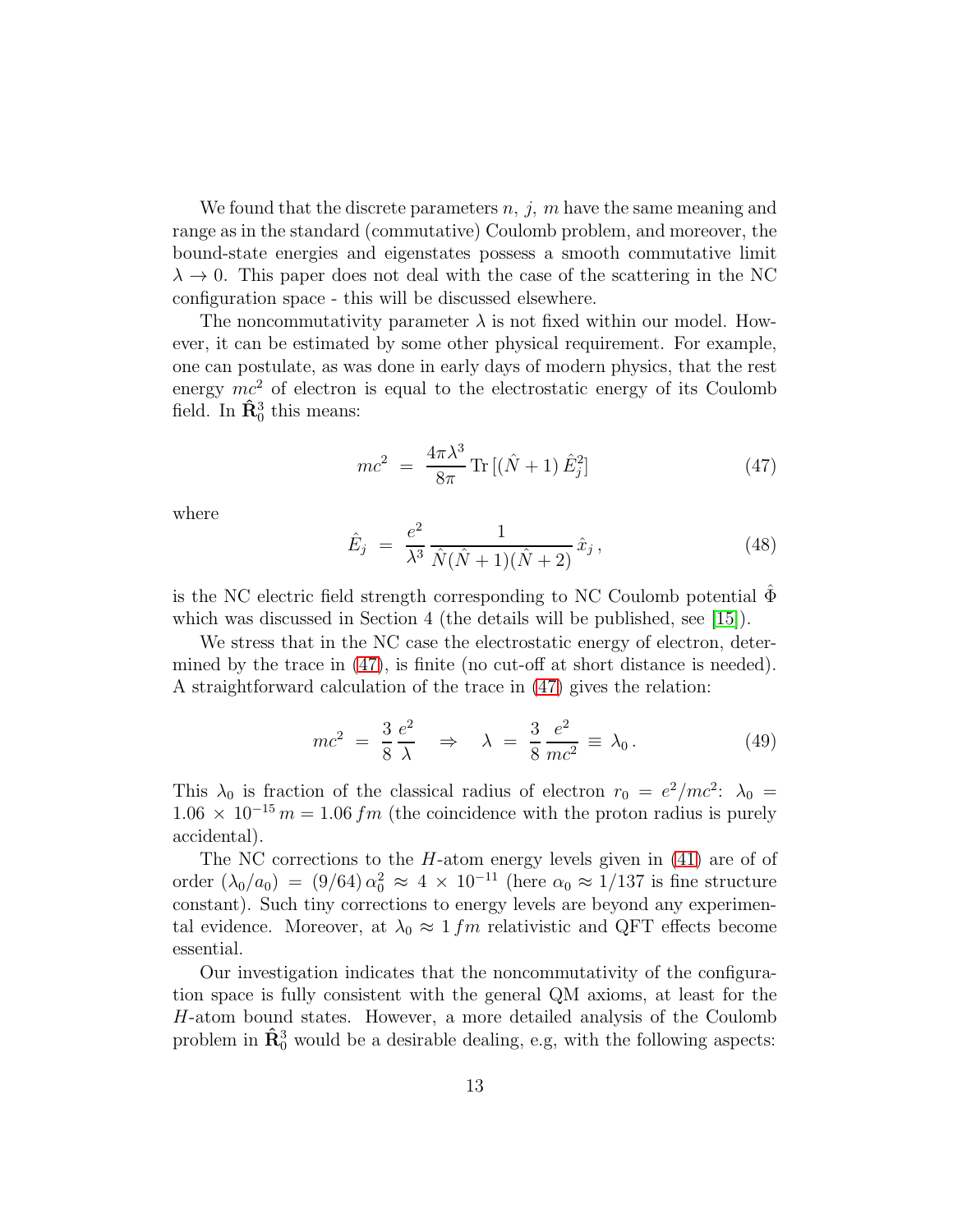• Coulomb scattering problem, dyon problem (electron in the electric point charge and magnetic monopole field), Pauli H-atom (non-relativistic spin);

• Coulomb problem in  $\hat{\mathbf{R}}_0^3$  and its dynamical symmetry, QM supersymmetry and integrability of the Coulomb system.

Besides non-relativistic  $H$ -atom, there are other systems that would be interesting to investigate within NC configuration space  $\hat{\mathbf{R}}_0^3 =$ , e.g., Dirac Hatom (relativistic invariance?), non-Abelian monopoles, or spherical blackholes.

Acknowledgements: The authors would like to thank to M. Chaichian, M. M. Sheikh-Jabbari and A. Tureanu for valuable comments. This work was supported by project VEGA 1/100809/1.

### Appendix A

Here we prove two formulas, [\(29\)](#page-7-0) and [\(35\)](#page-9-0), we need for the calculation of the NC Coulomb Hamiltonian. Below we skip indices  $j$  and  $m$ .

a. Let us begin with the [\(29\)](#page-7-0):

<span id="page-13-0"></span>
$$
[\hat{a}_{\alpha}^{\dagger}, [\hat{a}_{\alpha}, \hat{\Psi}_{jm}]] = \lambda^{j} [\hat{a}_{\alpha}^{\dagger}, [\hat{a}_{\alpha}, \sum_{(jm)} \frac{(\hat{a}_{1}^{\dagger})^{m_{1}} (\hat{a}_{2}^{\dagger})^{m_{2}}}{m_{1}! m_{2}!} : \hat{R} : \frac{\hat{a}_{1}^{n_{1}} (-\hat{a}_{2})^{n_{2}}}{n_{1}! n_{2}!}]]
$$
  
\n
$$
= \lambda^{j} \sum_{(jm)} [\hat{a}_{\alpha}, \frac{(\hat{a}_{1}^{\dagger})^{m_{1}} (\hat{a}_{2}^{\dagger})^{m_{2}}}{m_{1}! m_{2}!}][\hat{a}_{\alpha}^{\dagger}, : \hat{R} : ] \frac{\hat{a}_{1}^{n_{1}} (-\hat{a}_{2})^{n_{2}}}{n_{1}! n_{2}!} + \lambda^{j} \sum_{(jm)} [\hat{a}_{\alpha}, \frac{(\hat{a}_{1}^{\dagger})^{m_{1}} (\hat{a}_{2}^{\dagger})^{m_{2}}}{m_{1}! m_{2}!}] : \hat{R} : [\hat{a}_{\alpha}^{\dagger}, \frac{\hat{a}_{1}^{n_{1}} (-\hat{a}_{2})^{n_{2}}}{n_{1}! n_{2}!}]
$$
  
\n
$$
+ \lambda^{j} \sum_{(jm)} \frac{(\hat{a}_{1}^{\dagger})^{m_{1}} (\hat{a}_{2}^{\dagger})^{m_{2}}}{m_{1}! m_{2}!} [\hat{a}_{\alpha}^{\dagger}, [\hat{a}_{\alpha}, : \hat{R} :]] \frac{\hat{a}_{1}^{n_{1}} (-\hat{a}_{2})^{n_{2}}}{n_{1}! n_{2}!} + \lambda^{j} \sum_{(jm)} \frac{(\hat{a}_{1}^{\dagger})^{m_{1}} (\hat{a}_{2}^{\dagger})^{m_{2}}}{m_{1}! n_{2}!} [\hat{a}_{\alpha}, : \hat{R} :] [\hat{a}_{\alpha}^{\dagger}, \frac{\hat{a}_{1}^{n_{1}} (-\hat{a}_{2})^{n_{2}}}{n_{1}! n_{2}!}], (50)
$$

where  $\hat{R} = \sum_{k=0}^{\infty} \tilde{c}_k^j \hat{N}^k$ , i.e.,  $\tilde{c}_k^j = \lambda^j c_k^j$  $\mu_k^j$ . Now we shall use the following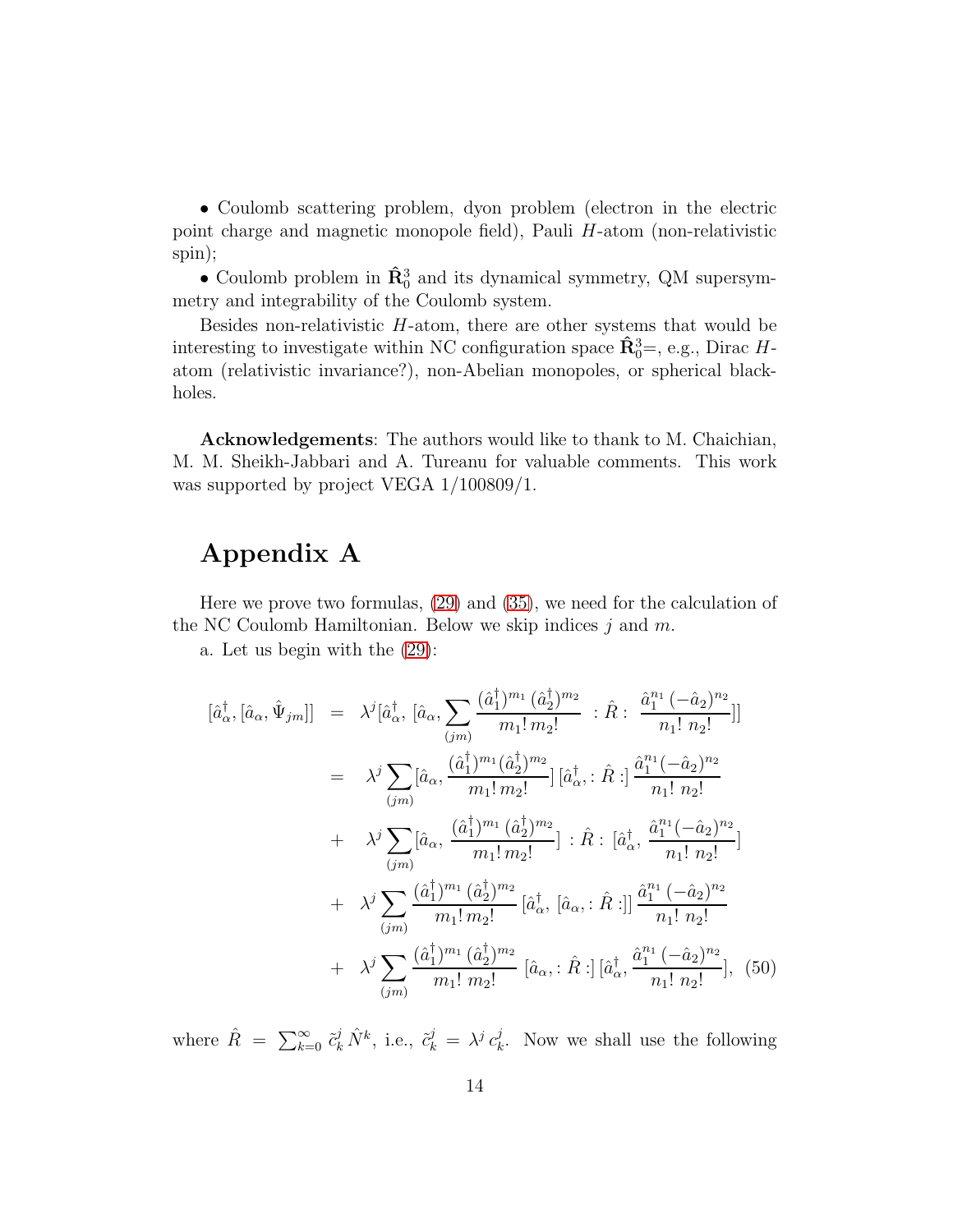commutation relations

<span id="page-14-0"></span>
$$
\begin{aligned}\n[\hat{a}_{\alpha}^{\dagger} : \hat{N}^{k} :] &= -k \,\hat{a}_{\alpha}^{\dagger} : \hat{N}^{k-1} : \quad \Rightarrow \quad [\hat{a}_{\alpha}^{\dagger} : \hat{R} :] = -\hat{a}_{\alpha}^{\dagger} : \partial_{\hat{N}} \hat{R} : \\
[\hat{a}_{\alpha} : \hat{N}^{k} :] &= k : \hat{N}^{k-1} : \hat{a}_{\alpha} \quad \Rightarrow \quad [\hat{a}_{\alpha} : \hat{R} :] = : \partial_{\hat{N}} \hat{R} : \hat{a}_{\alpha} \,,\n\end{aligned} \tag{51}
$$

where  $\partial_{\hat{N}}$  denotes the derivatives with respect to  $\hat{N}$ :  $\partial_{\hat{N}}\hat{R} = \sum_{k=1}^{\infty} k \tilde{c}_k^j \hat{N}^{k-1}$ .

It is easy to see that the second line in  $(50)$  vanish, and the the first and third line give the same contribution

$$
\sum_{(jm)} \frac{(\hat{a}_1^{\dagger})^{m_1} (\hat{a}_2^{\dagger})^{m_2}}{m_1! \, m_2!} \, (-j \, : \partial_{\hat{N}} \hat{R} : ) \, \frac{\hat{a}_1^{n_1} \, (-\hat{a}_2)^{n_2}}{n_1! \, n_2!} \,. \tag{52}
$$

From [\(51\)](#page-14-0) the double commutator  $[\hat{a}_{\alpha}^{\dagger}, [\hat{a}_{\alpha}, : \hat{R} :]]$  follows directly, and this gives the value of the third line in [\(50\)](#page-13-0)

$$
\sum_{(jm)} \frac{(\hat{a}_1^{\dagger})^{m_1} (\hat{a}_2^{\dagger})^{m_2}}{m_1! \, m_2!} \, (- : \hat{N} \, \partial_{\hat{N}}^2 \hat{R} : +2 : \partial_{\hat{N}} \hat{R} : ) \, \frac{\hat{a}_1^{n_1} \, (-\hat{a}_2)^{n_2}}{n_1! \, n_2!} \, . \tag{53}
$$

Introducing parameter  $\lambda$  and switching to the derivatives with respect to  $\hat{\varrho}$ the last two equations yields [\(29\)](#page-7-0).

b. Proof of [\(35\)](#page-9-0) is straightforward. From equation [\(20\)](#page-5-3) it follows easily

$$
\hat{N} : \hat{N}^k := \hat{N}^{k+1} : +k : \hat{N}^k : \Rightarrow \quad \hat{N} : \hat{R} := \hat{N} \hat{R} : + \hat{N} \partial_{\hat{N}} \hat{R} : .
$$
 (54)

This relation gives directly

$$
(\hat{N} + 1) \sum_{(jm)} \frac{(\hat{a}_1^{\dagger})^{m_1} (\hat{a}_2^{\dagger})^{m_2}}{m_1! m_2!} : \hat{R} : \frac{\hat{a}_1^{n_1} (-\hat{a}_2)^{n_2}}{n_1! n_2!}
$$
  
= 
$$
\sum_{(jm)} \dots [(\hat{N} + j + 1) : \hat{R} :] \dots
$$
  
= 
$$
\sum_{(jm)} \dots : [(\hat{N} + j + 1) \hat{R} + \hat{N} \partial_{\hat{N}} \hat{R}] : \dots,
$$
 (55)

where we have replaced both untouched factors containing annihilation and creation operators by dots. Introducing parameter  $\lambda$  again and switching to the derivatives with respect to  $\hat{\varrho}$  we recover [\(35\)](#page-9-0).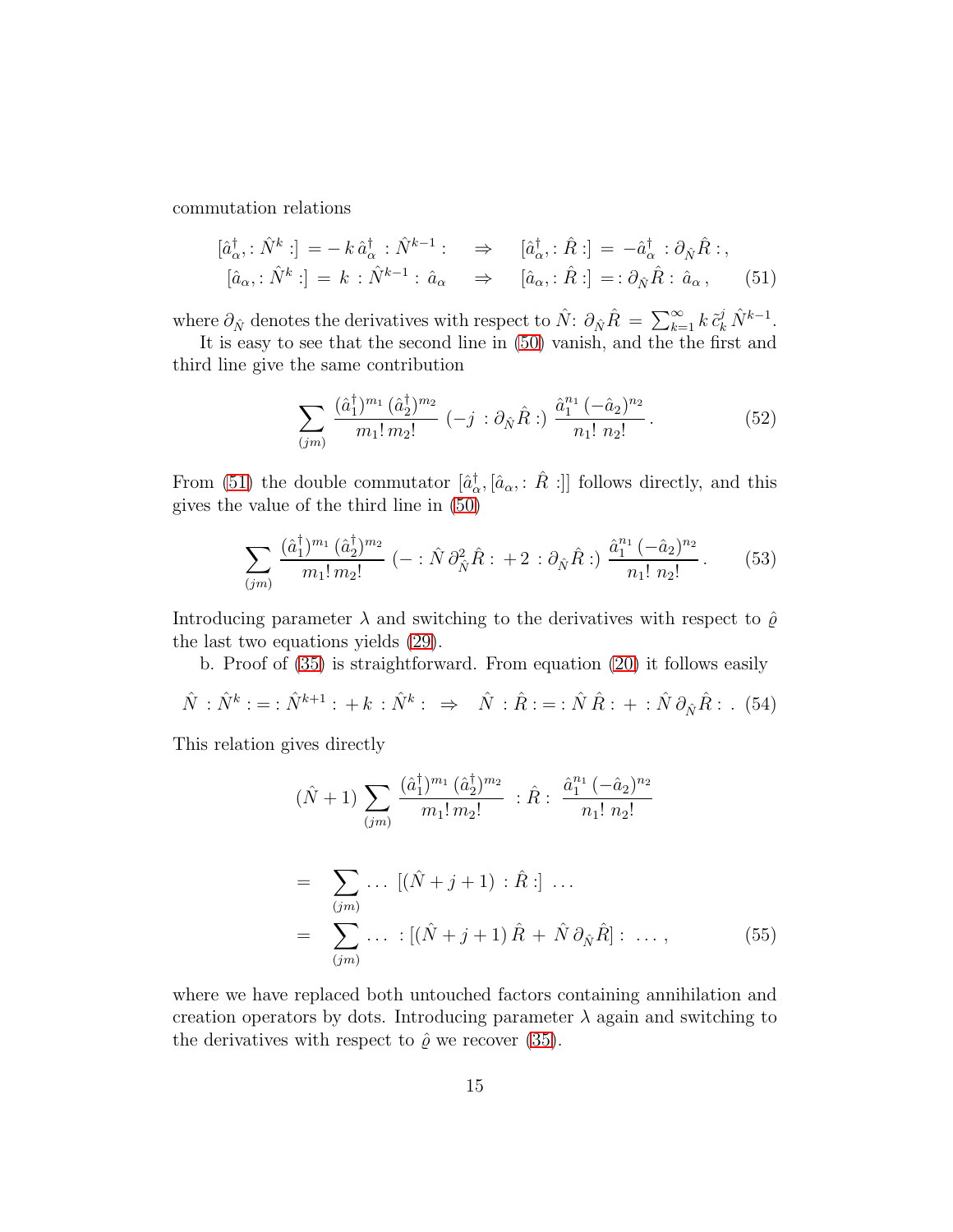### Appendix B

It is known that the solution  $R = R(\varrho)$  of equation

$$
\rho R'' + (a_1 \rho + b_1)R' + (a_2 \rho + b_2)R = 0 \tag{56}
$$

can be expressed in terms of a confluent hypergeometric function

$$
F(a, c; x) = 1 + \frac{a x}{c 1!} + \frac{a(a+1) x^2}{c(c+1) 2!} + \ldots
$$

The formula, given e.g. in [\[14\]](#page-17-4), reads

$$
R = e^{\frac{1}{2}(D-a_1)\varrho} F(a, c; -D\varrho) , \qquad (57)
$$

where *D* is determined by  $D^2 = a_1^2 - 4a_2$  and

$$
a = \frac{1}{D} \left[ \frac{1}{2} (D - a_1) b_1 + b_2 \right], \quad c = b_1.
$$
 (58)

In our case

$$
a_1 = -\lambda \kappa^2, \ b_1 = 2j + 2, \ a_2 = -\kappa^2, \ b_2 = \alpha - (j+1)\lambda \kappa^2, \quad (59)
$$

what gives

$$
R(\varrho) = e^{\frac{1}{2}(D + \lambda \kappa^2)\rho} F\left(j + 1 + \frac{\alpha}{D}, 2j + 2; -D\varrho\right).
$$
 (60)

There are two solutions  $R_{\pm}(\rho)$  depending on the sign of  $D = \pm 2\kappa \sqrt{1 + \eta^2}$ ,  $\eta = \frac{1}{2}$  $\frac{1}{2}\lambda\kappa$ . However,  $R_+(\varrho) = R_-(\varrho)$  due the Kummer relation

$$
F(a, c; x) = e^x F(c - a, c; -x).
$$

We took the solution  $(43)$  of the associated radial NC Schrödinger equation  $(39)$  with negative  $D$  as it is more convenient for the determination of bound states.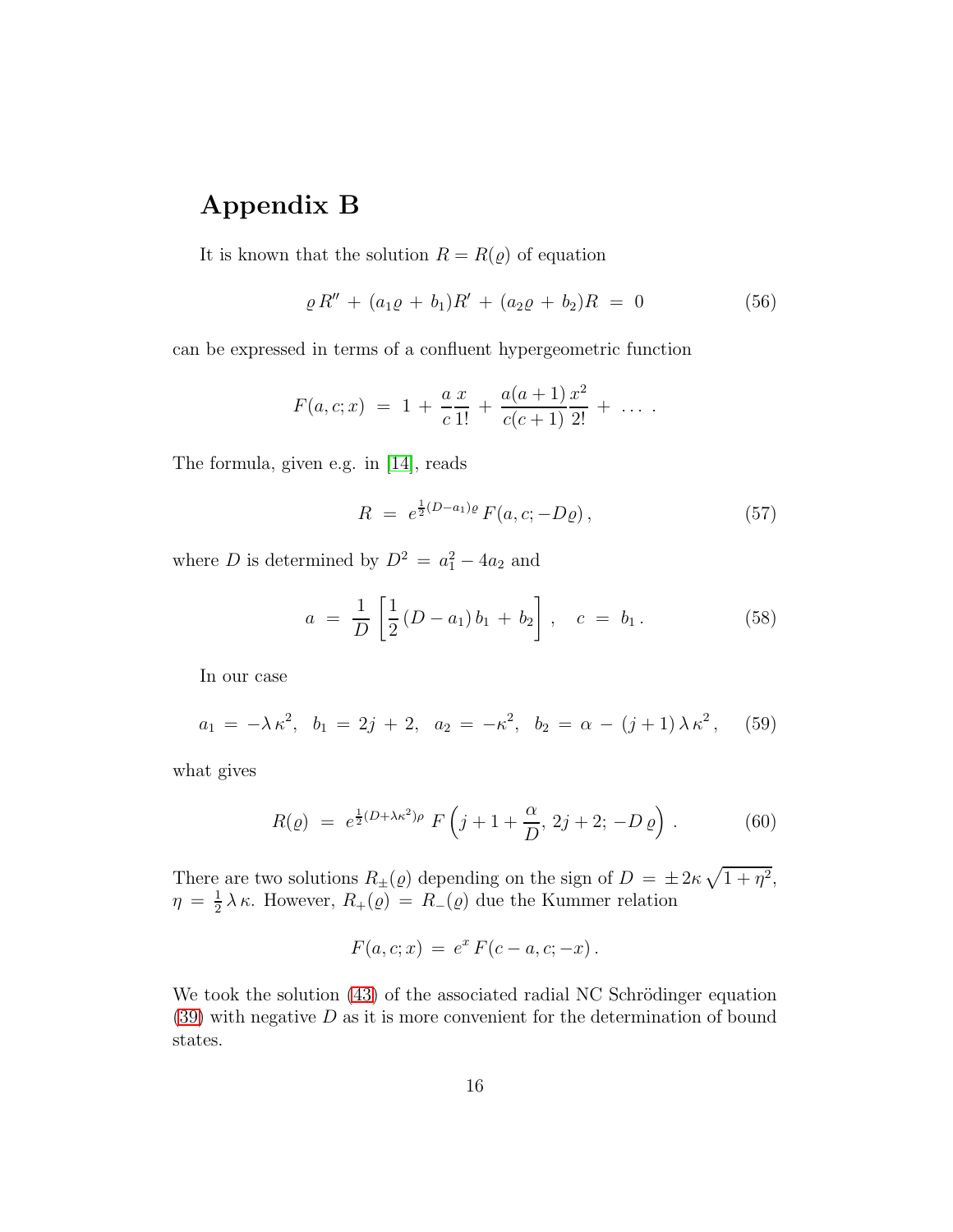#### <span id="page-16-0"></span>References

- <span id="page-16-1"></span>[1] A. Connes, Publ. IHES 62 (1986) 257; A. Connes, Noncommutative Geometry (Academic Press, London, 1994).
- <span id="page-16-2"></span>[2] M. Dubois-Violete, C. R. Acad. Sci. Paris 307 (1988) 403; M. Dubois-Violete, R. Kerner and J. Madore, J. Math. Phys. 31 (1990) 316.
- <span id="page-16-3"></span>[3] S. Doplicher, K. Fredenhagen and J. F. Roberts, Comm. Math. Phys. 172 (1995) 187.
- [4] M. M. Sheikh-Jabbari, Phys. Lett. B425 (1998) 48-54; V. Schomerus, JHEP 9906 (1999) 030; N. Seiberg and E. Witten, JHEP 9909 (1999) 97.
- <span id="page-16-5"></span><span id="page-16-4"></span>[5] S. Minwalla, M. Van Raamsdonk and N. Seiberg, JHEP 0312 (2000) 020.
- <span id="page-16-6"></span>[6] M. Chaichian, K. Nishijima, A. Tureanu, Phys. Lett. B568 (2003) 146; Luis Alvarez-Gaume, M.A. Vazquez-Mozo, Nucl.Phys. B668 (2003) 293.
- [7] M. Chaichian, P.P. Kulish, K. Nishijima and A. Tureanu, Phys. Lett. B604 (2004) 98; M. Chaichain, P. Prešnajder, A. Tureanu, Phys. Rev. Lett. 94 (2005) 151602.
- <span id="page-16-7"></span>[8] M. Chaichian, A. Demichev, P. Prešnajder, M.M. Sheikh-Jabbari and A. Tureanu, Phys. Lett. B527 (2002) 149; H. Falomir, J. Gamboa, M. Loewe and J. C. Rojas, Phys. Rev. D66 (2002) 045018; M. Chaichian, Miklos Langvik, Shin Sasaki and Anca Tureanu, Phys. Lett. B666 (2008) 199;
- <span id="page-16-8"></span>[9] M. Chaichian, M.M. Sheikh-Jabbari and A. Tureanu, Phys. Rev. Lett. 86 (2001) 2716; M. Chaichian, M. M. Sheikh-Jabbari and A. Tureanu, Eur. Phys. J. C36 (2004) 251; T. C. Adorno, M. C. Baldiotti, M. Chaichian, D. M. Gitman and A. Tureanu, Phys. Lett. B682 (2009) 235.
- <span id="page-16-9"></span>[10] F. G. Scholtz, B. Chakraborty, J. Goaverts, S. Vaidya, J. Phys. A: Math. Theor. A40 (2007) 14581; J. D. Thom, F. G. Scholtz, J. Phys. A: Math. Theor. A42 (2009) 445301.